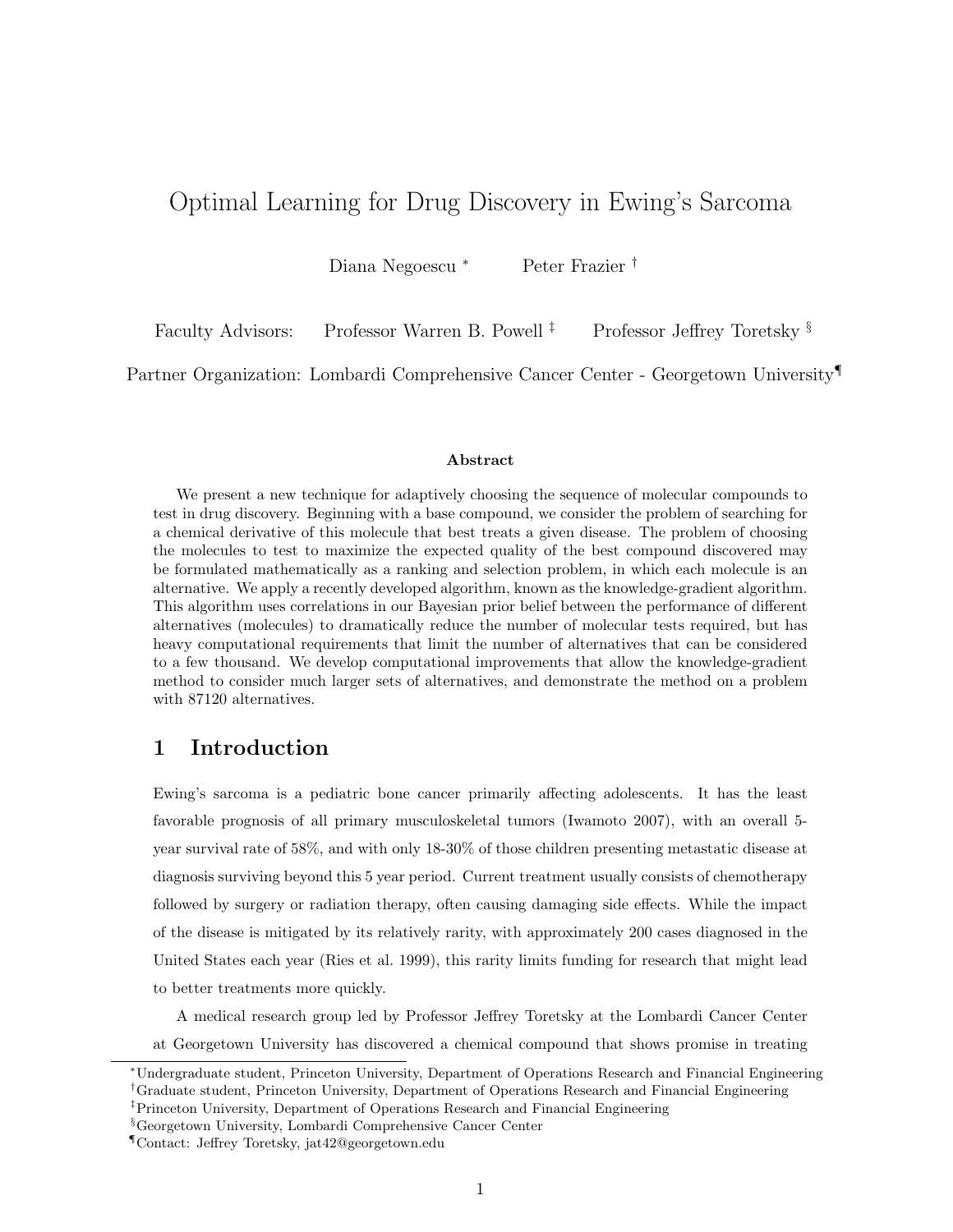Ewing's sarcoma. If successful as a drug, this compound would improve the patients' prognosis and avoid many of the side effects caused by chemotherapy and radiation. This compound operates by preventing two proteins, RNA Helicase and EWS-FLI, from binding with each other, thus stopping the spread of the disease. The research group is now searching for variations of this compound that could block binding with even greater efficiency. Such searches are common in drug discovery, where medical researchers often begin with a single molecule or small group of molecules that show some promise for treating a disease, and then test many variations of those molecules to find one that produces the best results.

Variations on a compound are obtained by substituting atoms or groups of atoms at certain locations (sites) on the original chemical molecule with other atoms or groups of atoms (substituents) in order to improve the performance of the molecule in treating the disease. The number of possible variations increases exponentially in the number of sites and substituents, and therefore the number of candidate compounds is usually extremely large. Synthesizing and testing a compound may require several days' work and a significant investment of lab materials, which strictly limits the number of tests that a research team can perform. A critical problem is therefore deciding which compounds should be tested in order to most accurately and quickly find compounds with good disease-treating ability.

The problem of deciding which compounds to evaluate can be modeled mathematically as a ranking and selection problem. In this problem, we have a budget of measurements that we allocate sequentially to alternatives (molecular compounds in our case) so that, when we finish our experiments, we have collected the information needed to maximize our ability to find the best alternative. In deciding which compound to measure, we may use the fact that compounds with similar structures often have similar properties. While a vast literature exists for ranking and selection problems in which the alternatives are treated independently, the use of structure within the set of alternatives has received much less attention. A recent ranking and selection algorithm that uses correlated Bayesian beliefs to take advantage of structure within the set of alternatives is the knowledge-gradient algorithm for correlated beliefs (KGCB) [\(Frazier et al.](#page-26-2) [\(2009\)](#page-26-2)). However, the standard implementation of this algorithm requires storing and manipulating a covariance matrix whose dimension is the number of alternatives. In drug discovery, where one commonly has tens or hundreds of thousands of alternatives, this strategy is computationally expensive at best and often computationally infeasible.

In this paper, we represent beliefs about molecules using a linear, additive model. We take advantage of the structure of this model to develop two computational improvements to the knowledge-gradient algorithm that substantially streamline the procedure. When the number of molecules considered is large, as it almost always is during drug discovery, our new procedures improve computation time by several orders of magnitude. These improvements allow the KGCB algorithm to be used in applied settings for which the standard implementation is simply too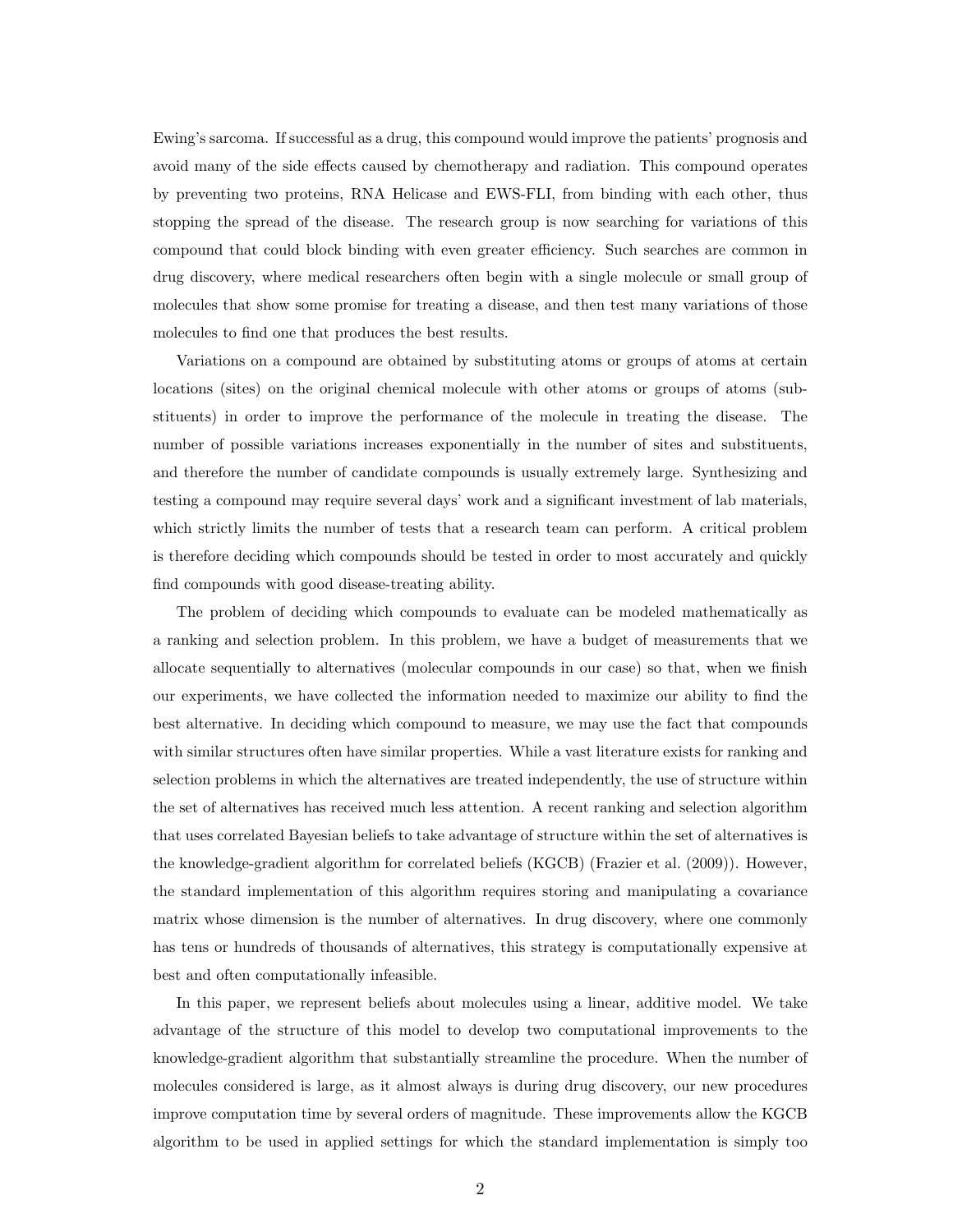slow to be useful. After introducing these new computation-saving procedures, we evaluate the performance of the KGCB algorithm in a drug discovery application and compare its performance to that of other policies. The dataset to which we apply the KGCB algorithm is a collection of narcotic analgetics for which data is publicly available. As a result of these computational improvements and the successful application of the KGCB method to this narcotic analgetics dataset, the medical research team at Georgetown University is now in the initial stages of using the KGCB algorithm to suggest which compounds to measure in their search for a treatment for Ewing's sarcoma.

Although we designed the implementations of KGCB algorithm in this paper for use in drug discovery, they also may be applied to any problem in which beliefs can be approximated using a linear additive model. Such problems include:

- Choosing the shortest path through a network. The length along a path is exactly or approximately equal to the sum of the lengths along each link.
- Choosing members of a team in order to maximize performance. The performance of a team is approximately equal to the sum of the contributions of each member.
- Choosing features to include in a product. Both the value of a product to a consumer, and the cost to produce the product, are approximately equal to the sum of the values or costs of the features included.
- Choosing a collection of advertisements to include on a webpage. The number of clickthroughs generated by a collection of advertisements is approximated by the number of click-throughs that would be received by each ad viewed individually.

Note that in each of these examples, we may optionally model combination effects with a linear model through terms specific to each combination.

Traditionally, there are two main approaches to ranking and selection: the frequentist approach, which is based entirely on observed data, and the Bayesian approach, which uses subjective a priori beliefs on the values of the compounds. We briefly review the Bayesian approach here. For a more thorough review of both approaches, see [Swisher et al.](#page-26-3) [\(2003\)](#page-26-3) and [Kim & Nelson](#page-26-4) [\(2006\)](#page-26-4).

Within the Bayesian approach, there are two main directions of research. The first is the Optimal Computing Budget Allocation (OCBA) (see, e.g., [Chen et al.](#page-25-0) [\(1996\)](#page-25-0)), in which the probability of correct selection is maximized and the posterior variance is reduced under the assumption that sampling will not change the posterior means. The second considers so-called Value of Information Procedures (VIP) (see, e.g., [Chick & Inoue](#page-26-5) [\(2001\)](#page-26-5)). VIP is similar to OCBA in that it maximizes the improvement in a single stage's allocation, but unlike OCBA, it considers the change in posterior mean when estimating the improvement. One of the first contributions in VIP is [Gupta & Miescke](#page-26-6) [\(1996\)](#page-26-6), which uses a one-step analysis under an independent normal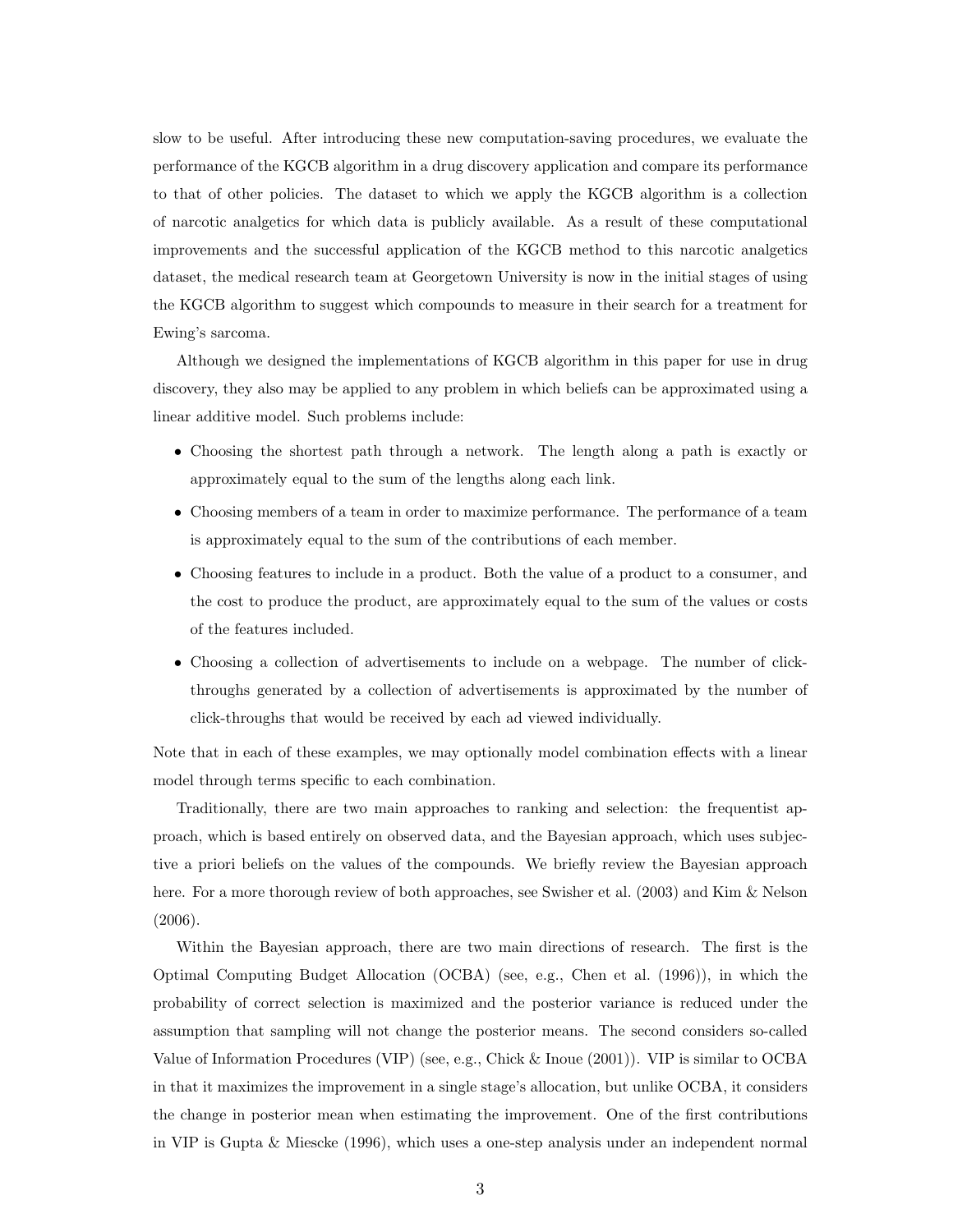prior. Under this analysis, one chooses the measurement decision that would be optimal if only one additional sample were allowed. The independent normal case was then further analyzed by [Frazier et al.](#page-26-7) [\(2008\)](#page-26-7), and extended to the unknown variance case by [Chick et al.](#page-26-8) [\(2007\)](#page-26-8). [Frazier](#page-26-7) [et al.](#page-26-7) [\(2008\)](#page-26-7) uses the term 'knowledge-gradient' to refer to this one-step approach because the value of a single sample is the difference in implementation value between two different quantities of knowledge – the knowledge that one has before the sample, and the knowledge that one has after it.

The knowledge-gradient approach of [Gupta & Miescke](#page-26-6) [\(1996\)](#page-26-6) is extended to correlated normal beliefs in [Frazier et al.](#page-26-2) [\(2009\)](#page-26-2) and its KGCB algorithm. With correlated beliefs, one may model how structural relationships between alternatives (such as those between chemically related molecules) cause the values of alternatives to relate to one another. These relationships allow learning about multiple alternatives from just a single measurement, often resulting in a dramatic improvement in measurement efficiency. While an abundant literature in ranking and selection treats beliefs that are independent across alternatives, correlated beliefs have received much less attention in that literature, and, to our knowledge, [Frazier et al.](#page-26-2) [\(2009\)](#page-26-2) is the first to consider them. Correlated priors have a rich history, however, within the literature on Bayesian global optimization, where Gaussian process priors model the similarity between values of a continuous function evaluated at nearby points. Then, similarly to Bayesian ranking and selection, these beliefs are used to decide at which points to evaluate this function, with the ultimate goal of finding the function's global maximum. See [Sasena](#page-26-9) [\(2002\)](#page-26-9) for a review.

Preceding any Bayesian ranking and selection algorithm for drug discovery must be a prior belief on the values of the candidate compounds. Several such priors have been developed in the medicinal chemistry literature, where the collection of statistical models that predict biological activity from chemical structure are known collectively as Quantitative Structure Activity Relationship (QSAR) models. In our case, the biological activity of interest is the compound's ability to treat a disease, as measured in a laboratory test. Examples of such laboratory tests would include those that test a compound's ability to kill diseased cells, or to inhibit a protein interaction believed to be critical to the disease's progression.

The first attempt to quantify relationships between biological activity and chemical structure dates to 1868, when Crum-Brown and Fraser published the first formulation of a quantitative relationship between 'physiological activity' and 'chemical structure' [\(Crum-Brown & Fraser](#page-26-10) [\(1868\)](#page-26-10)). The modern origins of the field lie in the Free-Wilson model [\(Free & Wilson](#page-26-11) [\(1964\)](#page-26-11)) and the Hansch Analysis [\(Hansch & Fujita](#page-26-12) [\(1964\)](#page-26-12)). In both methods, multiple linear regression is used to correlate activity on a laboratory test with a collection of compound features. In the Free-Wilson model these features are indicator variables indicating the presence or absence of substituents at given sites, and in the Hansch Analysis these features are physiochemical properties such as molecular weight and lipophilicity. Many of the statistical methods have been applied to provide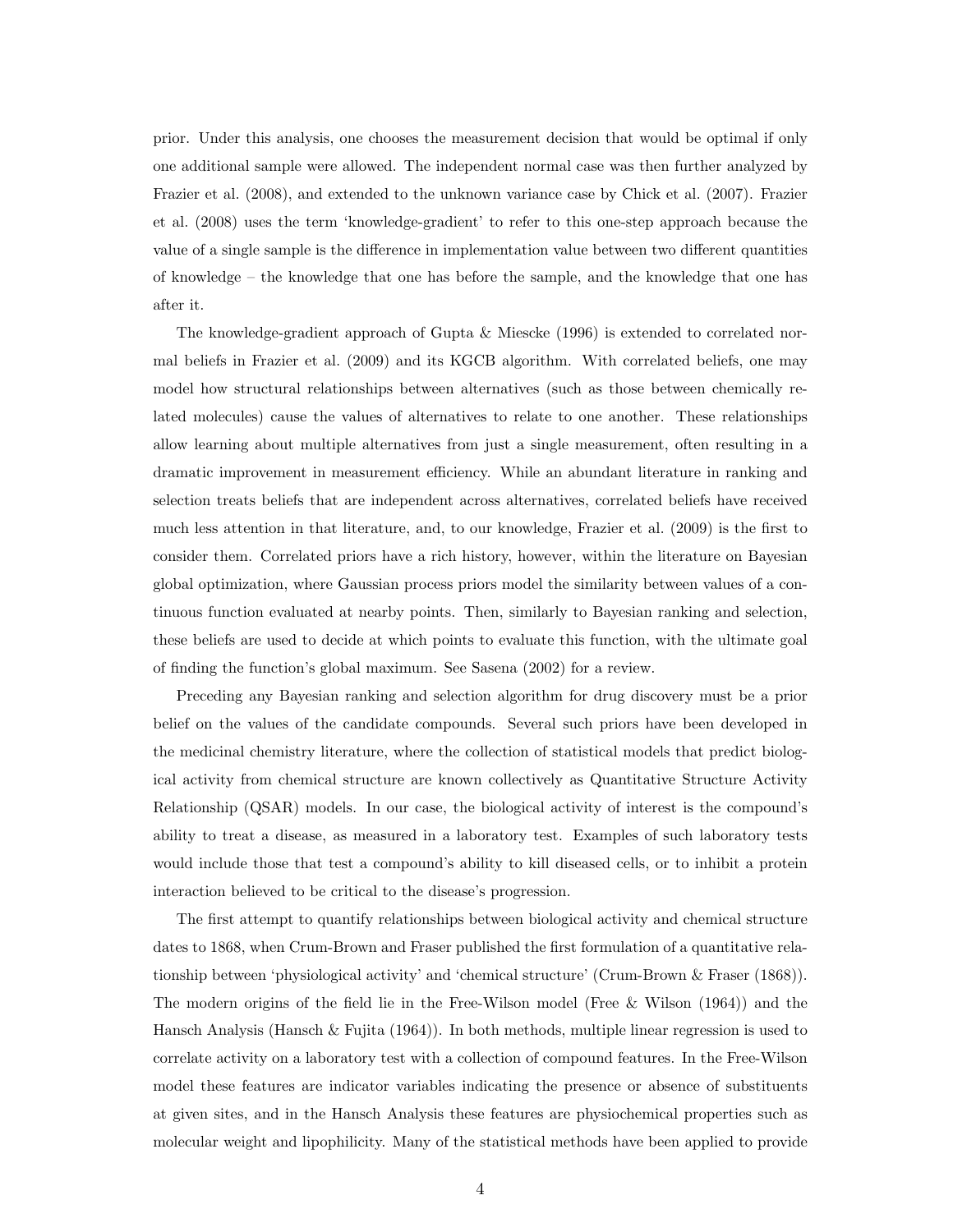QSAR methods, including cluster analysis, pattern recognition, principle component analysis, discriminant analysis, partial least squares, neural networks, and evolutionary algorithms. See [\(Grover et al.](#page-26-13) [\(2000\)](#page-26-13)) for a review.

In this paper, we consider the Free-Wilson model. The Free-Wilson model assumes that the base molecule and each substituent contributes additively to the overall value of the compound. This contribution is assumed to be independent of the presence or absence of other substituents. We also consider a generalization of Free-Wilson that allows for deviations from perfect linearity. The structure of the Free-Wilson model allows us to derive two highly efficient implementations of the KGCB algorithm that can be used for sets of candidate compounds much larger than can be handled by the classic algorithm. While the classic implementation manipulates a belief on the values of the compounds, our new implementations manipulate beliefs on the underlying contributions of the substituents at each site. Since the number of compounds is exponential in the number of substituents per site, maintaining a belief in this way results in substantial computational and memory savings, allowing the KGCB algorithm to be used on problems with even hundreds of thousands of candidate compounds.

The paper is organized as follows. In section [2,](#page-4-0) we describe the ranking and selection problem considered and the models describing relationships between the structure and value of an alternative. In Section [3](#page-7-0) we review the classic implementation of the KGCB algorithm and in Sections [4](#page-10-0) and [5](#page-15-0) we describe two computational improvements to this implementation. In Section [6](#page-17-0) we present the drug discovery problem and the computational and real-world performance of the KGCB algorithm on a narcotic analgetics data set. Section [7](#page-25-1) presents our conclusions.

# <span id="page-4-0"></span>2 Model

We suppose that we have  $M$  alternatives and a budget of  $N$  measurements, and we wish to sequentially decide which alternatives to measure so that when we exhaust our budget of measurements we have maximized our ability to find the best alternative. We assume that samples from testing alternative i are normally distributed with unknown mean  $\vartheta_i$  and known variance  $\lambda_i$ , and conditionally independent of all other samples, given the unknown mean and the decision to sample that alternative. We write  $\vartheta$  to indicate the column vector  $(\vartheta_1, ..., \vartheta_M)'$ . We further assume that our belief about  $\vartheta$  is distributed according to a multivariate normal prior with mean vector  $\mu^0$  and positive semi-definite covariance matrix  $\Sigma^0$ ,

 $\vartheta \sim \mathcal{N}(\mu^0, \Sigma^0).$ 

We assume that we have a budget of N sampling decisions,  $x^0, x^1, ..., x^{N-1}$ . The measurement decision  $x^n$  selects an alternative to test at time n from the set  $\{1, ..., M\}$ . The measurement error  $\epsilon^{n+1}$  is assumed to be normally distributed  $\epsilon^{n+1} \sim \mathcal{N}(0, \lambda_{x_n})$  and independent conditional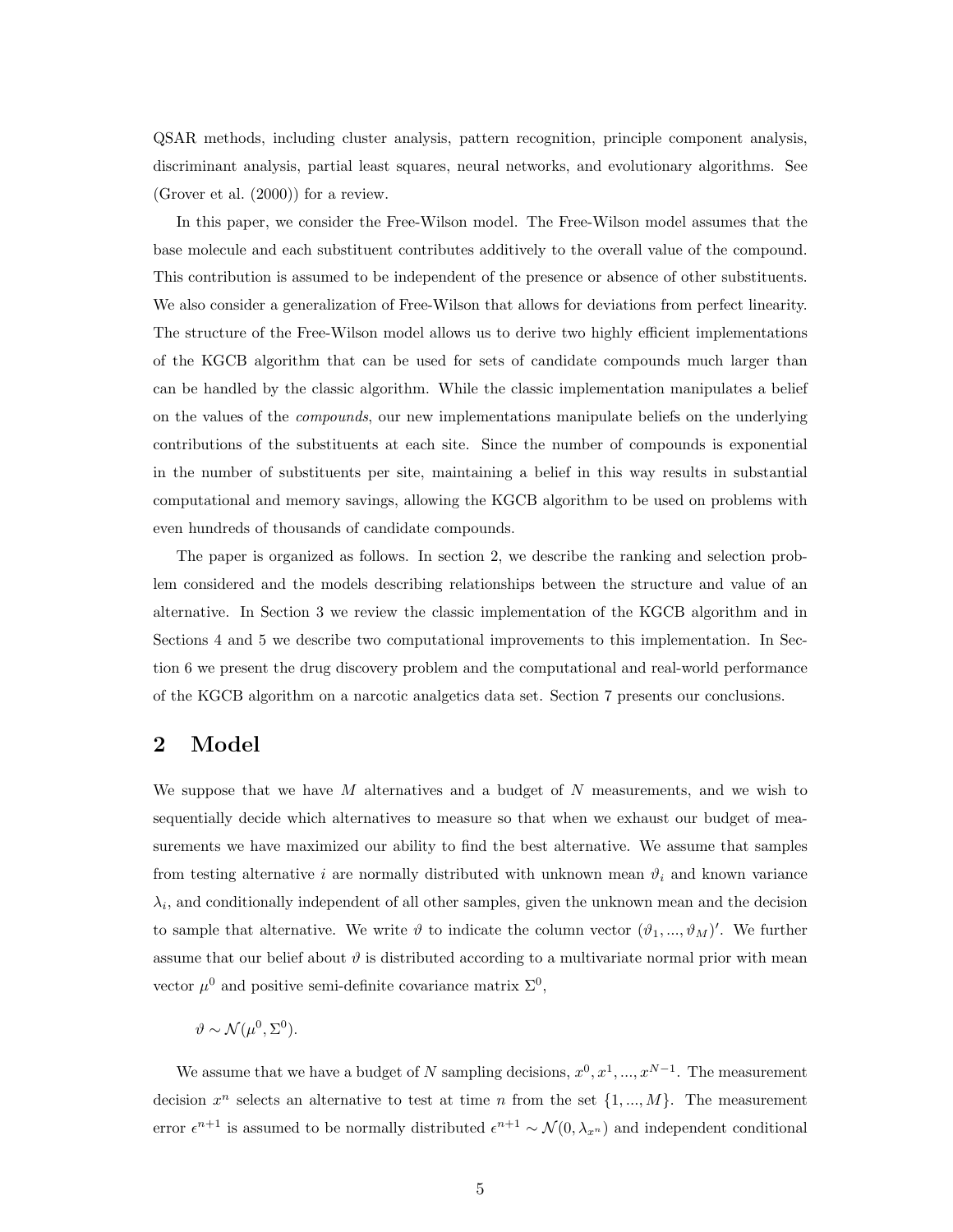on  $x^n$ . Therefore, the resulting sample observation is  $\hat{y}^{n+1} = \vartheta_{x^n} + \epsilon^{n+1}$ . Through experiments, we try to learn the value of  $\vartheta$ , which is assumed to be fixed throughout the duration of the trials.

We define a filtration  $(\mathcal{F}^n)_{n=0}^N$  as the sequence of sigma-algebras generated by the samples observed by time n and the identities of their originating alternatives. More explicitly,  $\mathcal{F}^n$  is the sigma-algebra generated by  $x^0, \hat{y}^1, x^1, \hat{y}^2, ..., x^{n-1}, \hat{y}^n$ . We write  $\mathbb{E}_n$  and  $\text{Var}_n$  to indicate  $\mathbb{E}[\cdot | \mathcal{F}^n]$ and Var  $[\cdot|\mathcal{F}^n]$ , the conditional expectation and variance, respectively, taken with respect to  $\mathcal{F}^n$ . Then define  $\mu^n := \mathbb{E}_n[\vartheta]$ , and  $\Sigma^n := \text{Cov}[\vartheta | \mathcal{F}^n]$ . Conditionally on  $\mathcal{F}^n$ , our posterior belief on  $\vartheta$ is multivariate normal with mean vector  $\mu^n$  and covariance matrix  $\Sigma^n$ .

We define Π to be the set of all possible policies satisfying our sequential requirement, that is,  $\Pi := \{(x^0, ..., x^{N-1}) : x^n \in \mathcal{F}^n\}.$  We let  $\pi$  be a generic policy in  $\Pi$  and we write  $\mathbb{E}^{\pi}$  to indicate the expectation taken when the policy is  $\pi$ .

After exhausting the budget of  $N$  measurements, we select the alternative with the highest posterior mean. Our goal is to choose a measurement policy maximizing expected reward, which can be written as,

$$
\sup_{\pi \in \Pi} \mathbb{E}^{\pi} \left[ \max_{i} \mu_i^N \right].
$$

We now describe how the prior mean vector  $\mu^0$  and covariance matrix  $\Sigma^0$  are chosen according to the Free-Wilson model. Although we apply this work to drug discovery, where we think of "compounds," "sites," and "substituents," we describe the model in the generic language of "alternatives," "dimensions" and "attributes." These generic terms facilitate the observation that the Free-Wilson model is simply a linear model whose explanatory variables are 0 or 1. To define them, we suppose the existence of several dimensions, and state that each attribute may be associated with only one dimension. Each alternative is obtained through a specific choice of which single attribute, if any, is present in each dimension. In the context of drug discovery, an alternative is a compound, a dimension is a site, and an attribute is a substituent, where we consider the same atom or chemical group substituted at two different sites to be two different attributes.

#### <span id="page-5-0"></span>2.1 The Free-Wilson Model

The Free-Wilson model [\(Free & Wilson](#page-26-11) [\(1964\)](#page-26-11)) assumes that each attribute contributes additively to the value of the alternative. Denote by  $a_i$  the contribution of attribute i, and by  $s^x$  a vector of 0's and 1's, with a 1 for every attribute that is present in alternative x. Thus,  $s_i^x = 1$  means that the i<sup>th</sup> attribute is present in alternative x. We denote by  $\zeta$  the value of the base alternative, which is the alternative obtained from taking  $s_i^x = 0$  over every alternative *i*. Let  $L(i)$  denote the dimension associated with attribute  $i$ , and let  $k$  denote the total number of attributes. We restrict the  $s<sup>x</sup>$  to specify at most one attribute associated with each dimension. That is, we require of each x that  $\sum_i s_i^x 1_{\{L(i)=l\}} \leq 1$  for each dimension l. Furthermore, we allow any  $s^x$  meeting this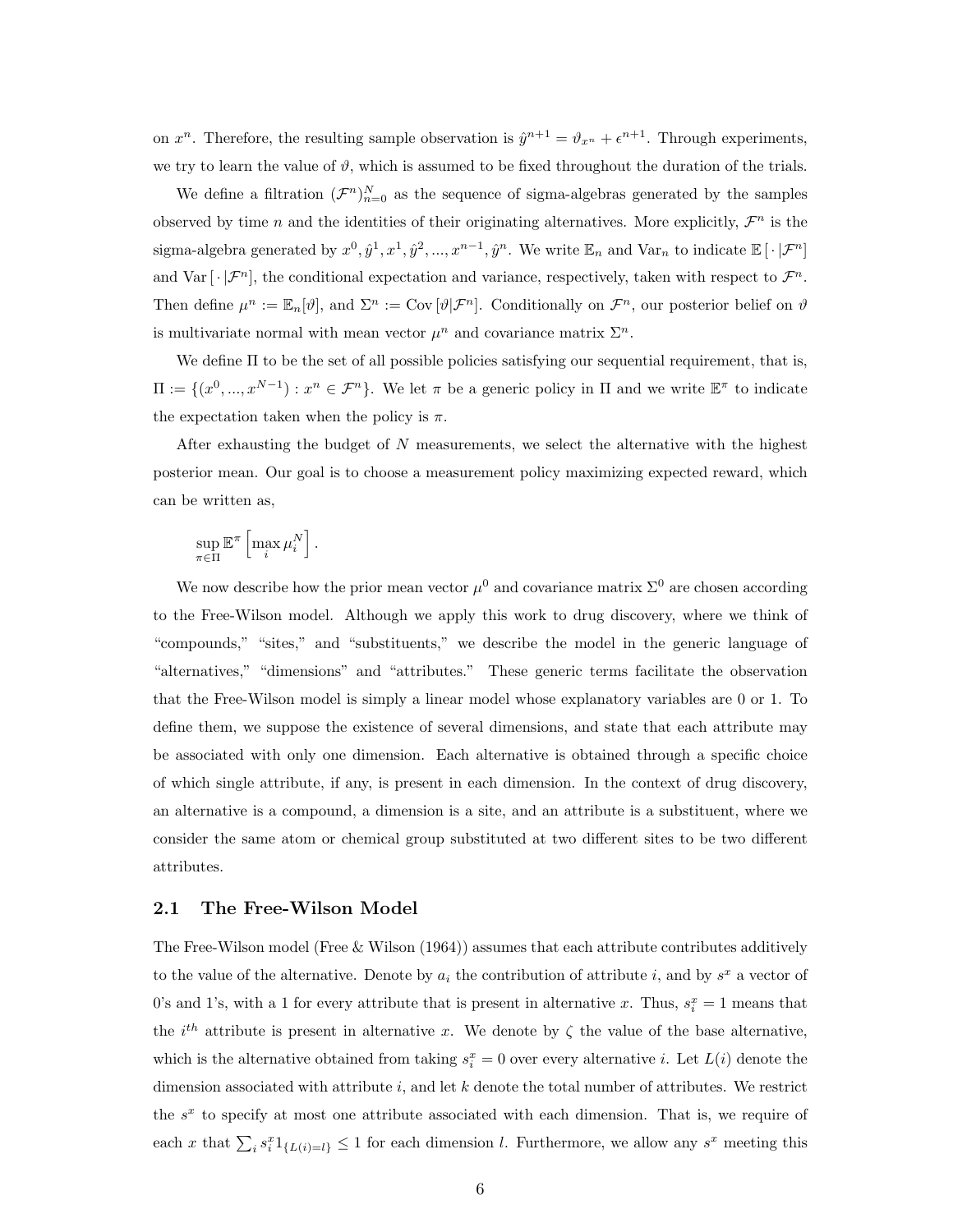specification. The Free-Wilson model assumes that each attribute contributes additively to the value of the alternative, which may be expressed as

$$
\vartheta_x = \sum_i a_i s_i^x + \zeta.
$$

Under this model, if we sample alternative x, having attributes given by  $s_1^x, ..., s_k^x$ , the sample value would be of the form

$$
\hat{y}_x = a_1 s_1^x + \dots + a_k s_k^x + \zeta + \epsilon,
$$

where  $\epsilon \sim \mathcal{N}(0, \lambda_x)$  is independent measurement noise.

We suppose that we have an independent normal prior on  $\zeta$  and  $a_1, \ldots, a_k$ . Under this prior, the mean  $\mu_i$  of our belief about the value of alternative i is

$$
\mu_i^0 = \mathbb{E}[\zeta] + \sum_m s_m^i \mathbb{E}[a_m],
$$

and the covariance  $\Sigma_{ij}^0$  between the values of alternatives i and j is

$$
\Sigma_{ij}^0 = \text{Cov}(i, j) = \text{Cov}\left(\sum_m a_m s_m^i + \zeta, \sum_{m'} a_{m'} s_{m'}^j + \zeta\right)
$$
  
= 
$$
\text{Var}(\zeta) + \sum_{m,m'} s_m^i s_{m'}^j \text{Cov}(a_m, a_{m'}) = \text{Var}(\zeta) + \sum_{m \in \mathcal{L}_{ij}} \text{Var}(a_m),
$$

where  $\mathcal{L}_{ij} = \{l \in \{1, ..., k\} | s_l^i = s_l^j = 1\}$  is the set of attributes common to alternatives i and j.

### <span id="page-6-0"></span>2.2 The General Model

We now generalize the Free-Wilson model, which assumes a perfectly additive structure, to allow some deviation from perfect additivity. These deviations are specified by terms  $b_x$ , with one such term for each alternative x. The resulting model is still a linear model, but with more terms. Under this model, the value of alternative  $x$  is

$$
\vartheta_x = \sum_i a_i s_i^x + b_x + \zeta.
$$

Under our prior, the terms  $b_1, ..., b_M$  are normally distributed with mean 0 and a variance  $\sigma_b^2$ . Additionally, they are independent of each other as well as from the  $a_i$  and  $\zeta$  terms. Under this structure, the covariance  $\Sigma_{ij}^0$  between the values of alternatives i and j is

$$
\Sigma_{ij}^0 = \text{Cov}(i, j) = \text{Cov}\left(\sum_m a_m s_m^i + \zeta + b_i, \sum_{m'} a_{m'} s_{m'}^j + \zeta + b_j\right)
$$

$$
= \text{Var}(\zeta) + \sum_{m,m'} s_m^i s_{m'}^j \text{Cov}(a_m, a_{m'}) + \sigma_b^2 \mathbf{1}_{\{i=j\}}
$$

$$
= \text{Var}(\zeta) + \sum_{m \in \mathcal{L}_{ij}} \text{Var}(a_m) + \sigma_b^2 \mathbf{1}_{\{i=j\}}.
$$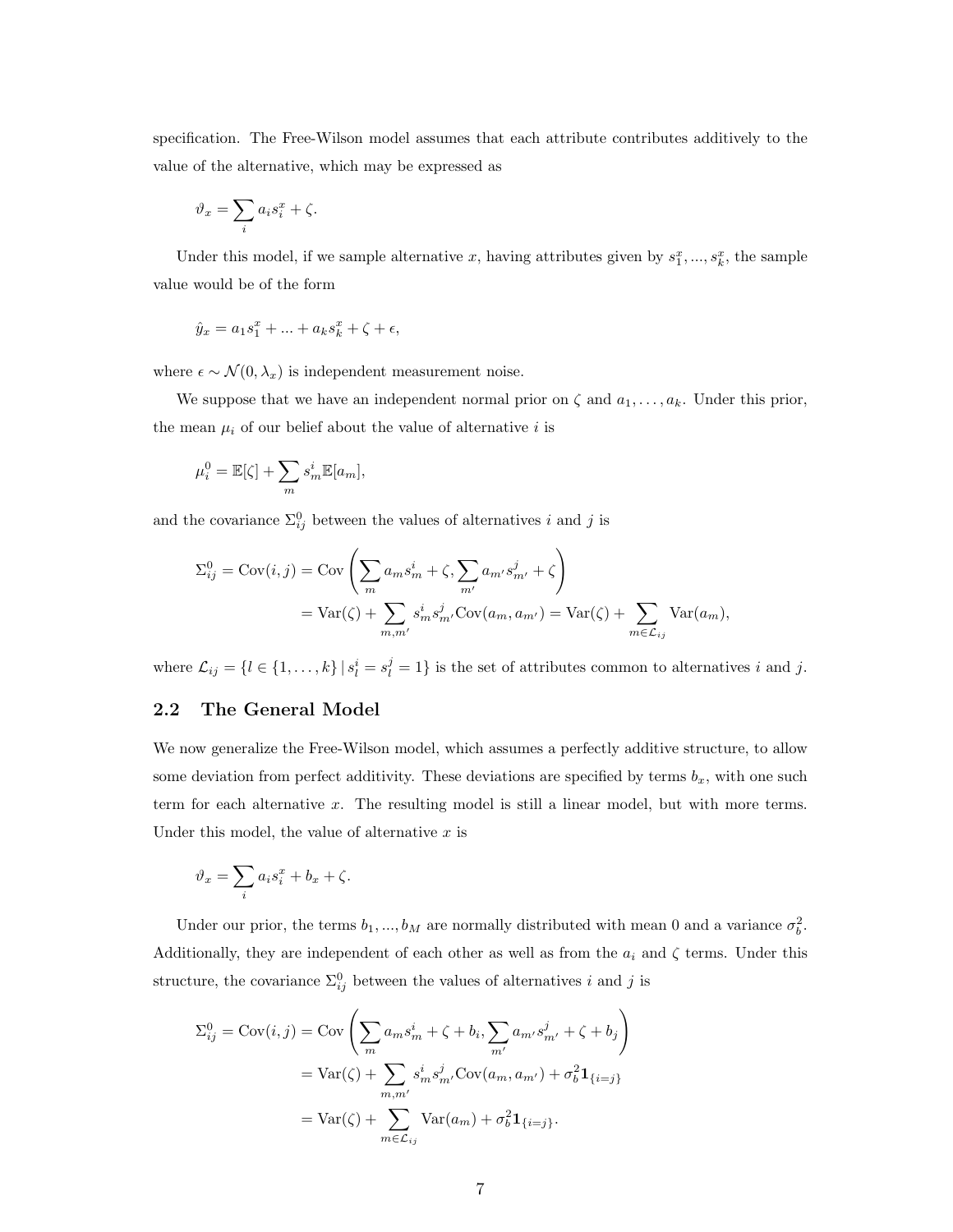Thus, under this general model, the covariance matrix of the values of the alternatives under our prior belief is obtained by taking the covariance matrix from the Free-Wilson model and adding  $\sigma_b^2$  to the diagonal entries. Since  $\mathbb{E}[b_x] = 0$  for all x, the mean  $\mu^0$  of our belief about the values of the alternatives is the same as it is under the Free-Wilson model.

We see a spectrum of behaviors from this model over different values of  $\sigma_b^2$ . When  $\sigma_b^2 = 0$ , the model is identical to the Free-Wilson model in Section [2.1.](#page-5-0) When  $\sigma_b^2$  is non-zero but still significantly smaller that  $Var(a_l)$ , it models a situation in which the values of the alternatives are well-approximated by an additive structure, but also understands that there may be small deviations from it. When  $\sigma_b^2$  is very large, and in particular much larger than the Var $(a_l)$  terms, the deviation from additivity is quite large, correlations between the alternatives are very weak, and our belief is similar to one that is independent across alternatives.

It is in this second regime, where  $\sigma_b^2$  is non-zero but not too large, that this general model is likely to be most useful. It allows exploiting the additive structure of a problem to learn quickly, while simultaneously allowing flexibility in its understanding that the alternatives' true values may not obey this structure perfectly.

In the third regime, where  $\sigma_b^2$  is large, we essentially have an independent prior, and learning the value of one alternative teaches us almost nothing about the value of the other alternatives. This makes it very difficult to learn in situations with large numbers of alternatives, because in order to come close to finding a good alternative, we need to make at least as many measurements as the number of b's. In such situations, we must either find other non-additive structure in the problem, or resign ourselves to making a number of measurements that is larger than the number of alternatives.

# <span id="page-7-0"></span>3 The Knowledge-Gradient Algorithm with Correlated Beliefs

The Knowledge-Gradient with Correlated Beliefs (KGCB) policy, as introduced in [Frazier et al.](#page-26-2) [\(2009\)](#page-26-2), measures the alternative that attains the maximum in

<span id="page-7-1"></span>
$$
\nu^{KG,n} = \max_{x} \mathbb{E}_n \left[ \max_i \mu_i^{n+1} | S^n = s, x^n = x \right] - \max_i \mu_i^n,
$$
\n(1)

where  $S^n := (\mu^n, \Sigma^n)$  parameterizes the posterior belief at measurement n. The knowledgegradient (KG) factor,  $\nu^{KG,n}$ , represents the incremental value obtained from measuring a particular alternative x.

After each alternative is measured, we obtain a posterior distribution on  $\vartheta$  that depends on which alternative was measured,  $x^n$ , its sampled value,  $\hat{y}^{n+1}$ , and our belief on  $\vartheta$  prior to sampling, which is parameterized by  $\mu^n$  and  $\Sigma^n$ . This posterior may be calculated using standard results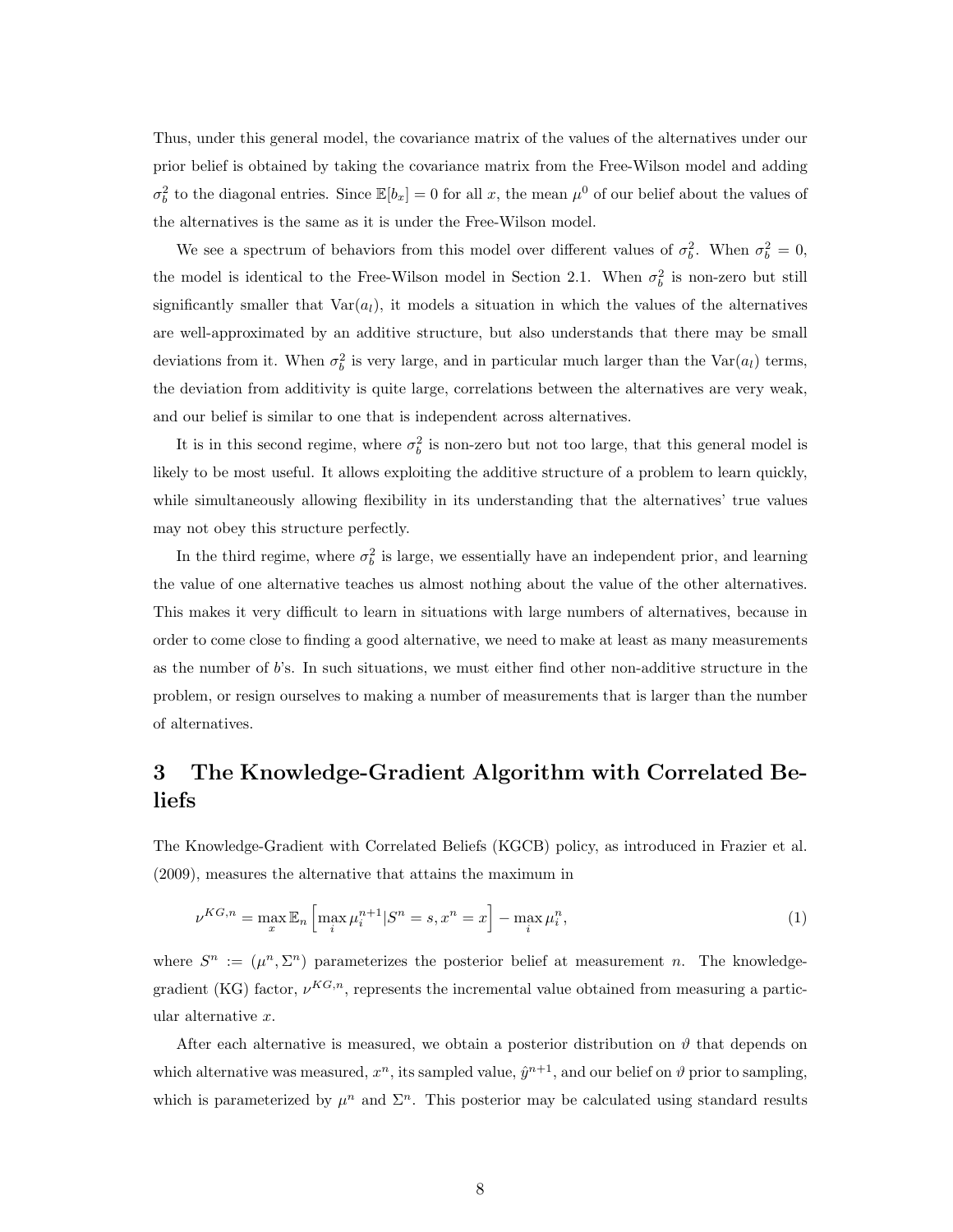for normal sampling with a multivariate normal prior (see, e.g., [Gelman et al.](#page-26-14) [\(2004\)](#page-26-14)) as

$$
\mu^{n+1} = \mu^n + \frac{\hat{y}^{n+1} - \mu_x^n}{\lambda_x + \Sigma_{xx}^n} \Sigma^n e_x,
$$
  

$$
\Sigma^{n+1} = \Sigma^n - \frac{\Sigma^n e_x e_x' \Sigma^n}{\lambda_x + \Sigma_{xx}^n},
$$

where  $e_x$  is a column M-vector with a single 1 at index x and the rest 0s.

We now describe the time-n conditional distribution of  $\mu^{n+1}$ , which allows us to compute [\(1\)](#page-7-1). This distribution is multivariate normal, with mean given by the tower property as  $\mathbb{E}_n[\mu^{n+1}] = \mu^n$ and covariance given by the conditional variance formula as  $\tilde{\sigma}(\Sigma^n, x^n)\tilde{\sigma}(\Sigma^n, x^n)'$ , where

$$
\tilde{\sigma}(\Sigma, x) := \frac{\Sigma e_x}{\sqrt{\lambda_x + \Sigma_{xx}}}.
$$

The details of this computation are given in [Frazier et al.](#page-26-2) [\(2009\)](#page-26-2).

Thus, the time-n conditional distribution of  $\mu^{n+1}$  is the same as that of  $\mu^{n+1} = \mu^n +$  $\tilde{\sigma}(\Sigma^n, x^n)Z$ , where Z is any independent one-dimensional standard normal random variable. This allows us to rewrite [\(1\)](#page-7-1) as

$$
x^{KG}(s) = \arg\max_{x} \mathbb{E}\left[\max_{i} (\mu_i^n + \tilde{\sigma}_i(\Sigma^n, x^n)Z) | S^n, x^n = x\right] - \max_{i} \mu_i^n
$$

$$
= \arg\max_{x} h(\mu^n, \tilde{\sigma}(\Sigma^n, x)).
$$

Here,  $h: \mathbb{R}^M \times \mathbb{R}^M \to \mathbb{R}$  is defined by  $h(p,q) = \mathbb{E}[\max_i p_i + q_i Z] - \max_i p_i$ , where p and q are deterministic M-vectors, and again Z is any one-dimensional standard normal random variable.

[Frazier et al.](#page-26-2) [\(2009\)](#page-26-2) provides a method for computing  $h(p, q)$ , which is summarized in Algorithm [3.2.](#page-9-0) This algorithm in turn uses Algorithm [3.1](#page-9-1) in an inner loop. In Algorithm [3.2,](#page-9-0) the components of p and q are sorted, and then some are dropped, resulting in new vectors  $p'$  and  $q'$ of length M', and a sequence c'. These quantities are then used to calculate  $h(p,q)$  via

$$
h(p,q) = \sum_{i=1}^{M'-1} (q'_{i+1} - q'_i) f(-|c'_i|),
$$

where the function f is given by  $f(z) = \varphi(z) + z\phi(z)$ , and where  $\varphi$  is the normal cumulative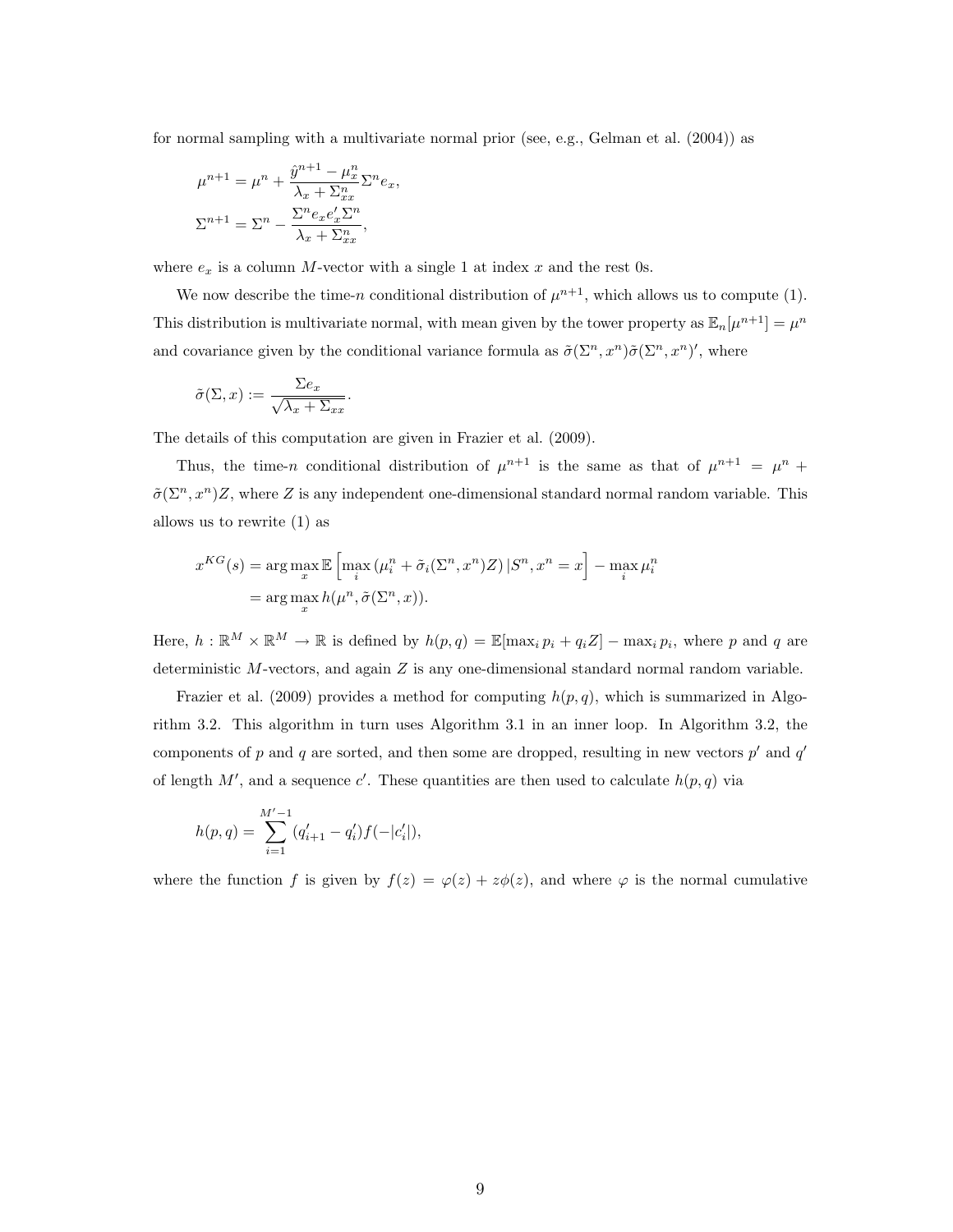<span id="page-9-1"></span>distribution function and  $\phi$  is the normal density.

Algorithm 3.1: CALCULATE C AND THE SET  $A(InputStream, q)$  $c_0 \leftarrow -\infty, c_1 \leftarrow +\infty, A \leftarrow \{1\}$ for  $i \leftarrow 1$  to  $M-1$  $c_{i+1} \leftarrow +\infty$ do  $\begin{array}{c} \hline \end{array}$  $\begin{array}{c} \hline \rule{0pt}{2.2ex} \rule{0pt}{2.2ex} \rule{0pt}{2.2ex} \rule{0pt}{2.2ex} \rule{0pt}{2.2ex} \rule{0pt}{2.2ex} \rule{0pt}{2.2ex} \rule{0pt}{2.2ex} \rule{0pt}{2.2ex} \rule{0pt}{2.2ex} \rule{0pt}{2.2ex} \rule{0pt}{2.2ex} \rule{0pt}{2.2ex} \rule{0pt}{2.2ex} \rule{0pt}{2.2ex} \rule{0pt}{2.2ex} \rule{0pt}{2.2ex} \rule{0pt}{2.2ex} \rule{0pt}{2.2ex} \$ repeat  $\sqrt{ }$  $\begin{array}{c} \hline \end{array}$  $\begin{array}{c} \hline \end{array}$  $j \leftarrow A[end(A)]$  $c_j \leftarrow (p_j - p_{i+1})/(q_{i+1} - q_j)$ if  $length(A) \neq 1$  $\sqrt{ }$  $\int$  $\overline{\mathcal{L}}$  $k = A[end(A) - 1]$ if  $c_j \leq c_k$ , then  $A \leftarrow A(1, ..., end(A) - 1)$  $loop done \leftarrow false$ else  $loop done \leftarrow true$ until loopdone  $A \leftarrow (A, i + 1)$ 

<span id="page-9-0"></span>Algorithm 3.2: COMPUTE  $h(InputStream, q)$ sort  $(p_i, q_i)_{i=1}^M$  such that  $p_i$  are in non-decreasing order and ties broken such that  $p_i \leq p_{i+1}$  if  $q_i = q_{i+1}$ for  $i \leftarrow 1$  to  $M - 1$  $\sqrt{ }$ do  $\int \n\mathbf{if} \, q_i = q_{i+1}$ Remove entry *i* from  $(p_i, q_i)_{i=1}^M$ <br>Use algorithm [3.1](#page-9-1) to compute *c* and *A* from *p*, *q* then  $p \leftarrow p[A], q \leftarrow q[A], c \leftarrow (c[A], +\infty), M \leftarrow length(A)$ return  $(\log)\left(\sum_{i=1}^{M-1}(q_{i+1} - q_{i})f(-|c_{i}|)\right)$ 

Using Algorithm [3.2,](#page-9-0) we can compute  $h(\mu^n, \tilde{\sigma}(\Sigma^n, x))$  for any vectors  $\mu^n$  and  $\tilde{\sigma}(\Sigma^n, x)$ . This then allows computing the KG factor via [\(1\)](#page-7-1) for each alternative, the largest of which gives the measurement decision of the KGCB policy. This is summarized in Algorithm [3.3.](#page-9-2)

```
Algorithm 3.3: KGCB<sub>1</sub> ALGORITHM(Inputs: \mu^n, \Sigma^n)
for x \leftarrow 1 to length(\mu^n)\int p \leftarrow \mu^ndo
\int_{1}^{R} \begin{array}{l} \widetilde{\sigma}(\Sigma^{n},x) \\ \nu \leftarrow h(p,q) \end{array}\left\lfloor\nu \leftarrow h(p,q)3.2
 if x = 1 or \nu > \nu^*then
   \nu^* \leftarrow \nu, x^* \leftarrow x
```
Within Algorithm [3.3,](#page-9-2) Algorithm [3.2](#page-9-0) executes  $M$  times. Within one execution of Algo-rithm [3.2,](#page-9-0) the sort has complexity  $O(M \log M)$  and Algorithm [3.1](#page-9-1) has complexity  $O(M)$ . Thus,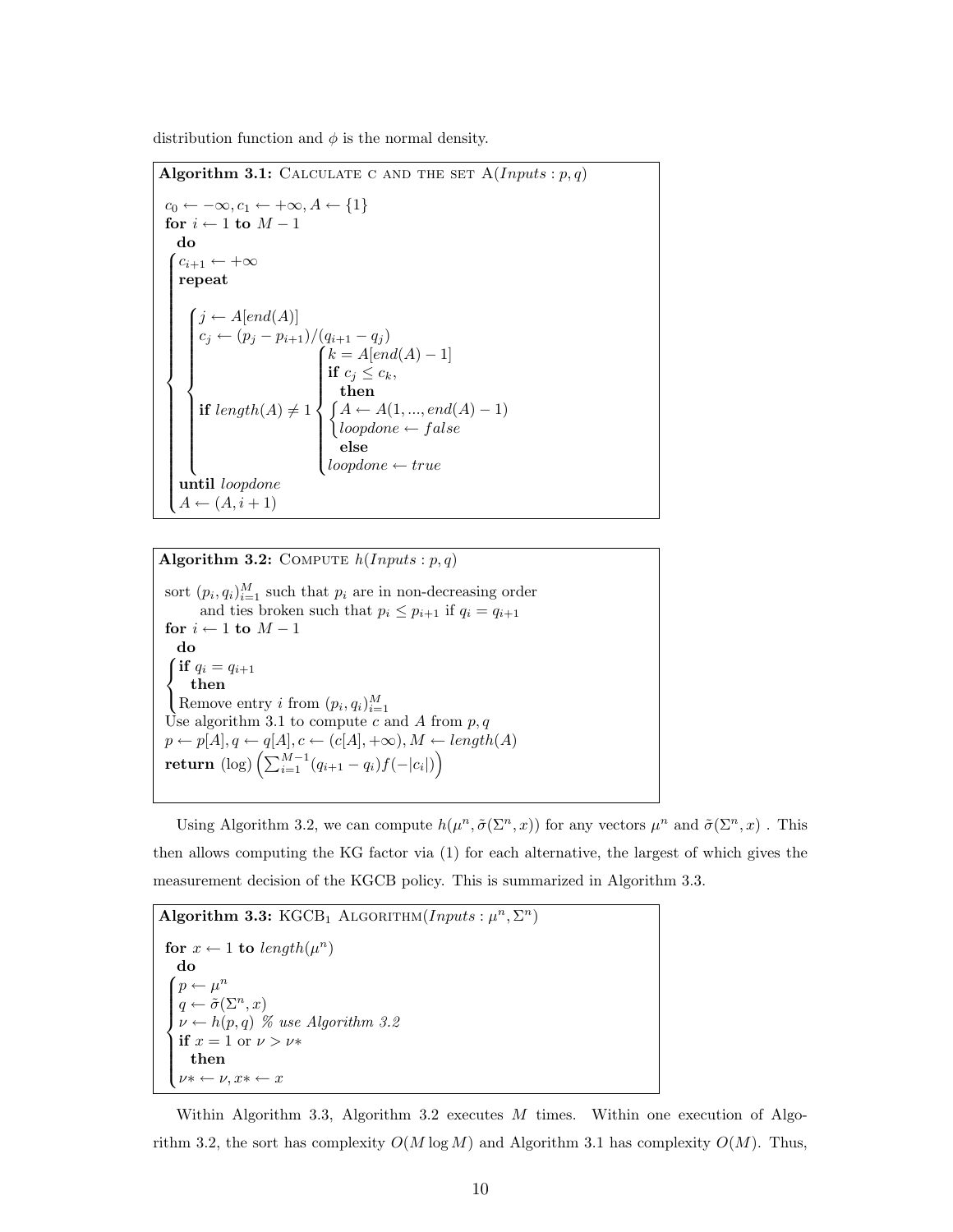the most computationally demanding step within Algorithm [3.2](#page-9-0) is the sort, and the overall com-plexity of the KGCB algorithm as computed by Algorithm [3.3](#page-9-2) is  $O(M^2 \log M)$ .

In drug discovery, families of molecules often contain tens or hundreds of thousands of compounds, which makes this algorithm for computing KGCB computationally infeasible. Thus, even though we might very much wish to use the KGCB method to reduce the number of physical measurements that need to be taken, the *computational* requirements of actually computing the KGCB measurement decisions under the standard algorithm, Algorithm [3.3,](#page-9-2) preclude doing so in most cases. The next section describes a first improvement to the standard algorithm that dramatically reduces the computational requirements and allows computing KGCB for large numbers of linearly related alternatives such as those encountered in drug discovery.

### <span id="page-10-0"></span>4 A First Improvement

In this section, we present a first computational improvement to the standard implementation of KGCB that exponentially reduces the computational and storage requirements of the algorithm. The essential idea behind this improvement is to maintain a belief on the attributes themselves instead of on the (much larger) set of alternatives. This greatly improves the efficiency of the KGCB algorithm.

We first describe this improvement in the context of the Free-Wilson model from Section [2.1](#page-5-0) in Sections [4.1](#page-10-1) and [4.2,](#page-12-0) and then we extend this improvement to the general model from Section [2.2](#page-6-0) in Section [4.3.](#page-13-0)

#### <span id="page-10-1"></span>4.1 Beliefs On Attributes

In this section we describe how one may maintain a belief on attributes rather than on alternatives in the Free-Wilson model of Section [2.1.](#page-5-0)

Let  $\alpha$  be the vector of attribute values  $\alpha = (\zeta, a_1, ..., a_k)$  containing the value of the base molecule and of each substituent, where chemically identical substituents at different locations are given different indices. We assume the linear additive model for modeling structure-value relationships from Section [2.1](#page-5-0) and we let  $X$  be a matrix comprised of rows representing the alternative. Each row of X is a vector of 0's and 1's of the same length as  $\alpha$ , and each 1 indicates an attribute that is present in the alternative. The value of this attribute is the corresponding component in  $\alpha$ . In the context of drug discovery, this row contains a single 1 in the first entry to indicate that the base molecule (whose value is  $\zeta$ ) is present, and then the subsequent entries contains a 1 for each substituent present. Thus, this row is a 1 followed by the vector  $s^x$  (defined in Section [2.1\)](#page-5-0) corresponding to the molecule  $x$  being represented. With these definitions, the true value of the alternatives is  $\vartheta = X\alpha$ .

Any multivariate normal belief on  $\alpha$  induces a multivariate normal belief on  $\vartheta$ . If we have a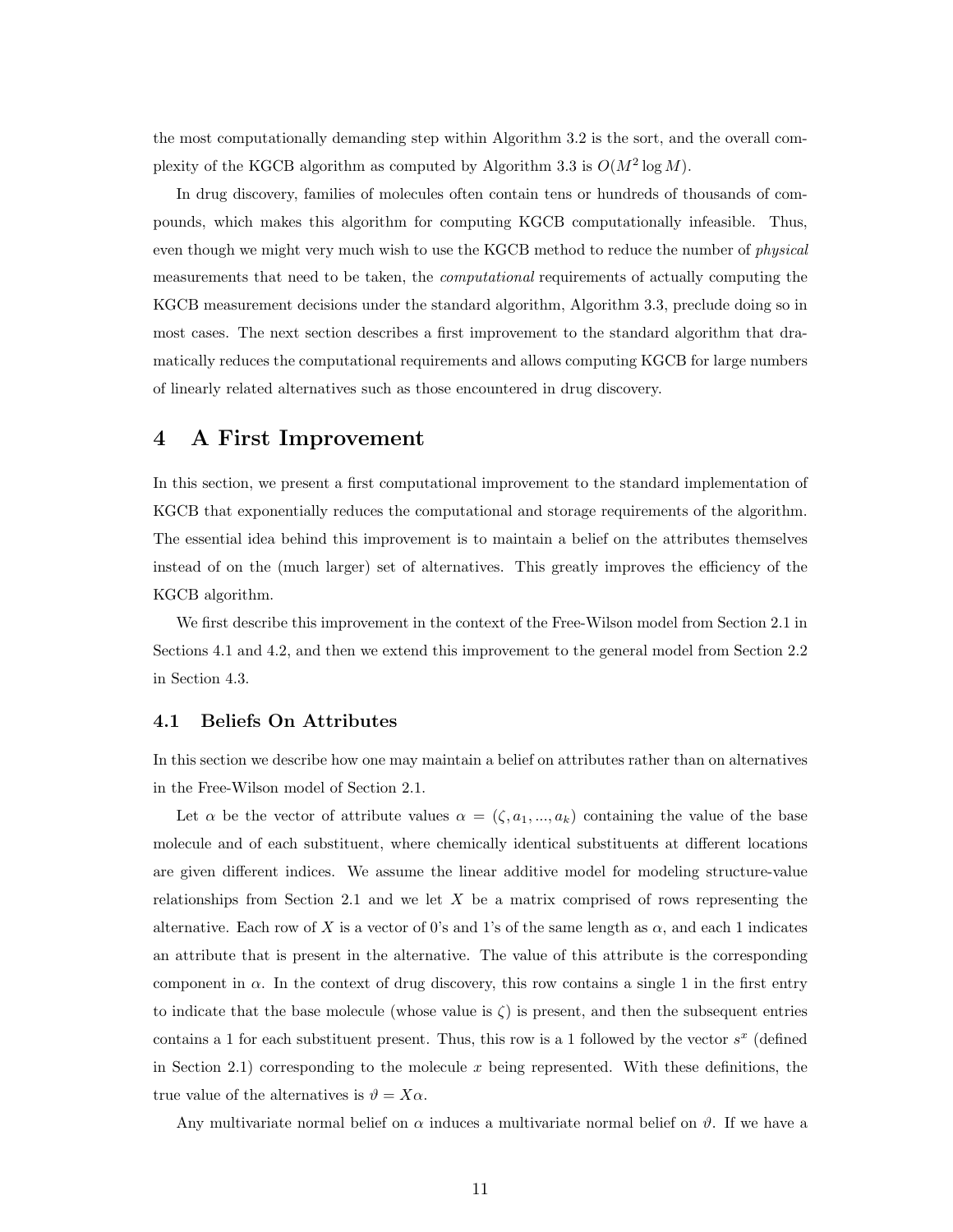multivariate normal belief on  $\alpha$  with the  $k+1$ -dimensional mean vector  $\theta$  and the  $(k+1)\times(k+1)$ covariance matrix C,

<span id="page-11-0"></span>
$$
\alpha \sim \mathcal{N}(\theta, C),\tag{2}
$$

we then have the mean of the values of the alternatives given by  $\mathbb{E}[\vartheta] = X\theta$ . The covariance between the values of the alternatives is given by

$$
Cov(\vartheta_i, \vartheta_j) = Cov\left(\sum_k X_k^i \alpha_k, \sum_k X_k^j \alpha_k\right) = \sum_{k,k'} X_k^i X_{k'}^j Cov(\alpha_k, \alpha_{k'}) = \sum_{k,k'} X_k^i X_{k'}^j C_{k,k'}
$$

$$
= e_i^T X C X^T e_j,
$$

where  $e_i$  is, as before, a column vector of length the size of our alternative database, with a 1 on position i and zeros everywhere else. Thus, the belief induced on  $\vartheta$  by [\(2\)](#page-11-0) is

$$
\vartheta \sim \mathcal{N}(X\theta, XCX^T). \tag{3}
$$

Having described how a generic multivariate normal prior on  $\alpha$  induces a multivariate normal prior on  $\vartheta$ , we begin with a prior on  $\alpha$  with mean vector  $\theta^0$  and covariance matrix  $C^0$ . Thus, the parameters of the induced prior on  $\vartheta$  are  $\mu^0 = X\theta^0$  and  $\Sigma^0 = X\mathcal{C}^0 X'$ . We similarly define  $\theta^n$ and  $C<sup>n</sup>$  be the mean vector and covariance matrix, respectively, of the posterior belief on  $\alpha$  after n measurements. This posterior belief is also multivariate normal, and we have  $\mu^n = X\theta^n$  and  $\Sigma^n = X C^n X'.$ 

There exists a recursive expression for  $\theta^n$  and  $C^n$  that is similar to the recursive expression for  $\mu^n$  and  $\Sigma^n$  given in Section [3.](#page-7-0) Before providing this expression, we first introduce some additional notation. Let  $\tilde{x}^n = (\tilde{x}_0^n; \tilde{x}_1^n; ...; \tilde{x}_k^n)^T$  be a column vector of 0s and 1s describing the alternative  $x^n \in \{1, ..., M\}$  that was measured at iteration n, where  $\tilde{x}_0^n = 1$  represents the presence of the base alternative, and  $\tilde{x}_i^n$  is 1 for those attributes i present in alternative  $x^n$  and 0 otherwise. Additionally, define  $\hat{\epsilon}^{n+1} = y^{n+1} - (\theta^n)^T \tilde{x}^n$  and  $\gamma^n = \lambda_{x^n} + (\tilde{x}^n)^T C^n \tilde{x}^n$ . Then, the following updating equations result from standard expressions for normal sampling of linear combinations of attributes (see, e.g., [Powell](#page-26-15) [\(2007\)](#page-26-15)),

<span id="page-11-1"></span>
$$
\theta^{n+1} = \theta^n + \frac{\hat{\epsilon}^{n+1}}{\gamma^n} C^n \tilde{x}^n,
$$
  
\n
$$
C^{n+1} = C^n - \frac{1}{\gamma^n} \left( C^n \tilde{x}^n (\tilde{x}^n)^T C^n \right).
$$
\n(4)

When the number of substituents is large, maintaining  $\theta^n$  and  $C^n$  through this recursive expression is much more efficient than maintaining  $\mu^n$  and  $\Sigma^n$  through the recursive expression in Section [3.](#page-7-0) This is because the dimension of  $\Sigma<sup>n</sup>$  is equal to the number of alternatives, which grows exponentially with the number of substituents per site. For a set of compounds with 5 sites and 9 possible substituents at each site (to make 10 possible choices at each site, including the possibility of attaching no substituent) the number of possible compounds is  $10<sup>5</sup>$ , compared to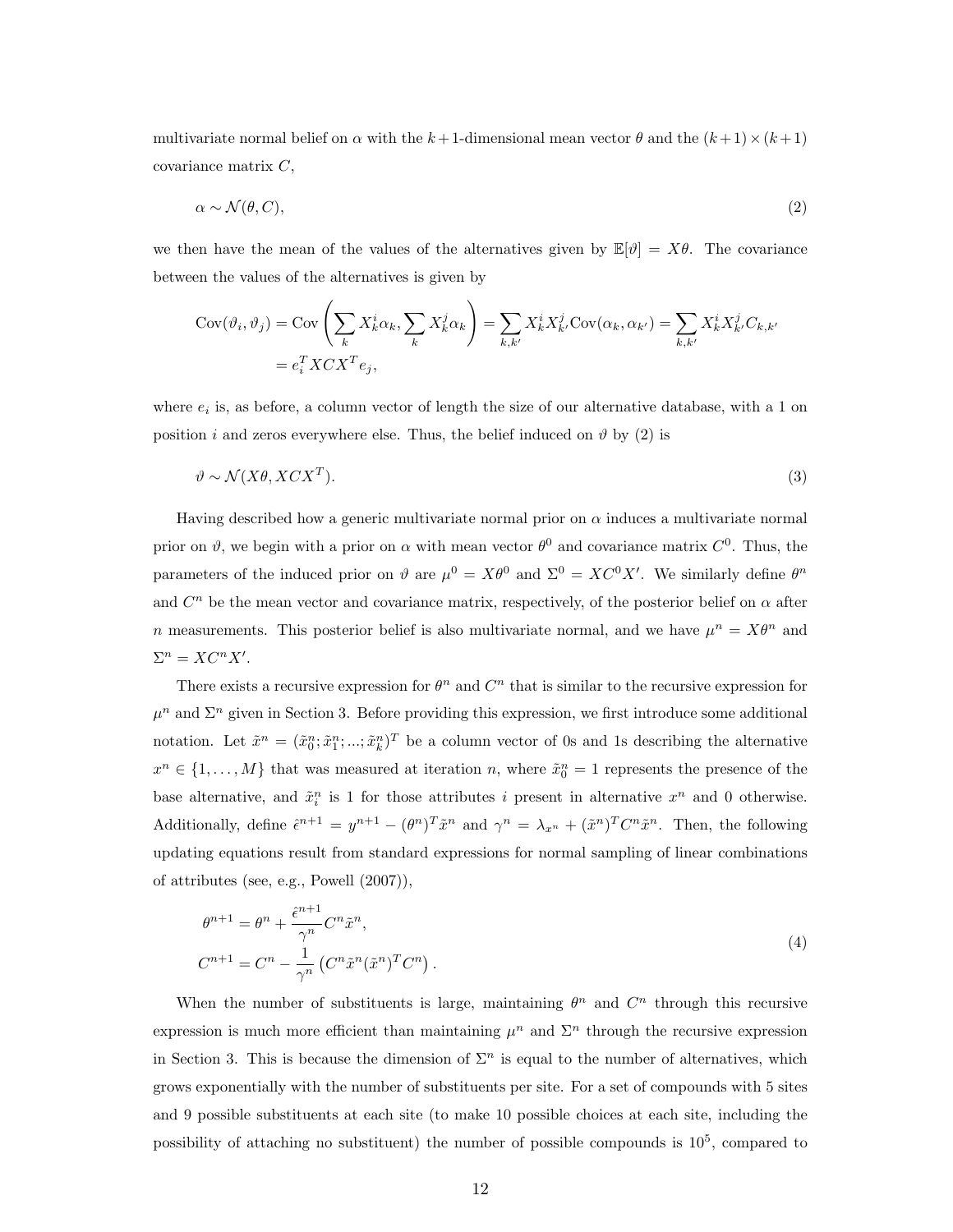only 45 total substituents. In this case,  $\Sigma^n$  is  $10^5 \times 10^5$  while  $C^n$  is only 46  $\times$  46 (we add 1 to 45 to account for the base molecule).

### <span id="page-12-0"></span>4.2 Improved Implementation of KGCB

Because  $\theta^n$  and  $C^n$  are much smaller and easier to maintain than  $\mu^n$  and  $\Sigma^n$ , there is significant computational and storage savings to be achieved by calculating the KGCB policy from these inputs directly rather than from  $\mu^n$  and  $\Sigma^n$ .

To accomplish this, we recall from Section [4.1](#page-10-1) that  $\mu^n$  and  $\Sigma^n$  may be written in terms of  $\theta^n$ and  $C^n$  as  $\mu^n = X\theta^n$  and  $\Sigma^n = X C^n X^T$ . We also recall that  $\Sigma^n$  enters into the computation of the KG-factor for alternative  $x, \nu_x^{KG} = h(\mu^n, \tilde{\sigma}(\Sigma^n, x))$ , only through  $\tilde{\sigma}(\Sigma^n, x)$ . This quantity is given by  $\tilde{\sigma}(\Sigma^n, x) = \Sigma^n e_x / \sqrt{\lambda_x + \Sigma^n_{xx}}$ , which depends only upon row x in  $\Sigma^n$ , and not the entire matrix. To facilitate describing these computations, we define  $A_{x,y}$  to be row x from generic matrix A. Then, the required row of  $\Sigma^n$  may be computed from  $C^n$  as

$$
\Sigma_{x,\cdot}^n = (XC^nX^T)e_x = (XC^n)X_{x,\cdot}^T
$$

By calculating row x of  $\Sigma^n$  from  $C^n$ , then calculating  $\tilde{\sigma}(\Sigma^n, x)$  from this row vector, and then computing the KG-factor from  $\tilde{\sigma}(\Sigma^n, x)$  and  $\mu^n$ , we obtain the KG-factor while completely avoiding any computations with matrices of size  $M \times M$ . This is summarized in Algorithm [4.1.](#page-12-1)

.

<span id="page-12-1"></span>Algorithm 4.1:  $KGCB_2$  ALGORITHM $(InputStream, C^n, X)$  $\mu^n \leftarrow X\theta^n$  $B \leftarrow XC^n$ for  $x \leftarrow 1$  to  $M$  $\sqrt{ }$ do  $\int$  $\overline{\mathcal{L}}$  $\Sigma_{x,\cdot}^n \leftarrow BX_{x,\cdot}^T$ <br>  $a \leftarrow \mu^n$  $b \leftarrow \sum_{x,\cdot}^{n} / \sqrt{\lambda_x + \sum_{xx}^{n}}$ <br>  $\nu \leftarrow h(a, b)$  % use Algorithm [3.2](#page-9-0) if  $x = 1$  or  $\nu > \nu^*$ then  $\nu^* \leftarrow \nu$ ,  $x^* \leftarrow x$ 

Algorithm [4.1](#page-12-1) is similar to Algorithm [3.3,](#page-9-2) with the main differences being the first operation, which retrieves the mean belief on alternatives from the mean of the belief on attributes, and the second and third operations (the latter being the first step inside the loop), which together retrieve the covariance of the belief on alternatives from the covariance of the belief on attributes. The B matrix used in the second and third operations caches  $XC<sup>n</sup>$ , which does not depend on the measurement x being considered in the loop.

This algorithm significantly improves upon Algorithm [3.3](#page-9-2) because it computes only  $\Sigma_{x,\cdot}^n$ , a column vector, instead of the full matrix  $\Sigma<sup>n</sup>$ . This is particularly significant when there are many alternatives. If there were  $10^6$  alternatives, we would create a vector of size  $10^6 \times 1$  instead of a matrix of size  $10^6 \times 10^6$ .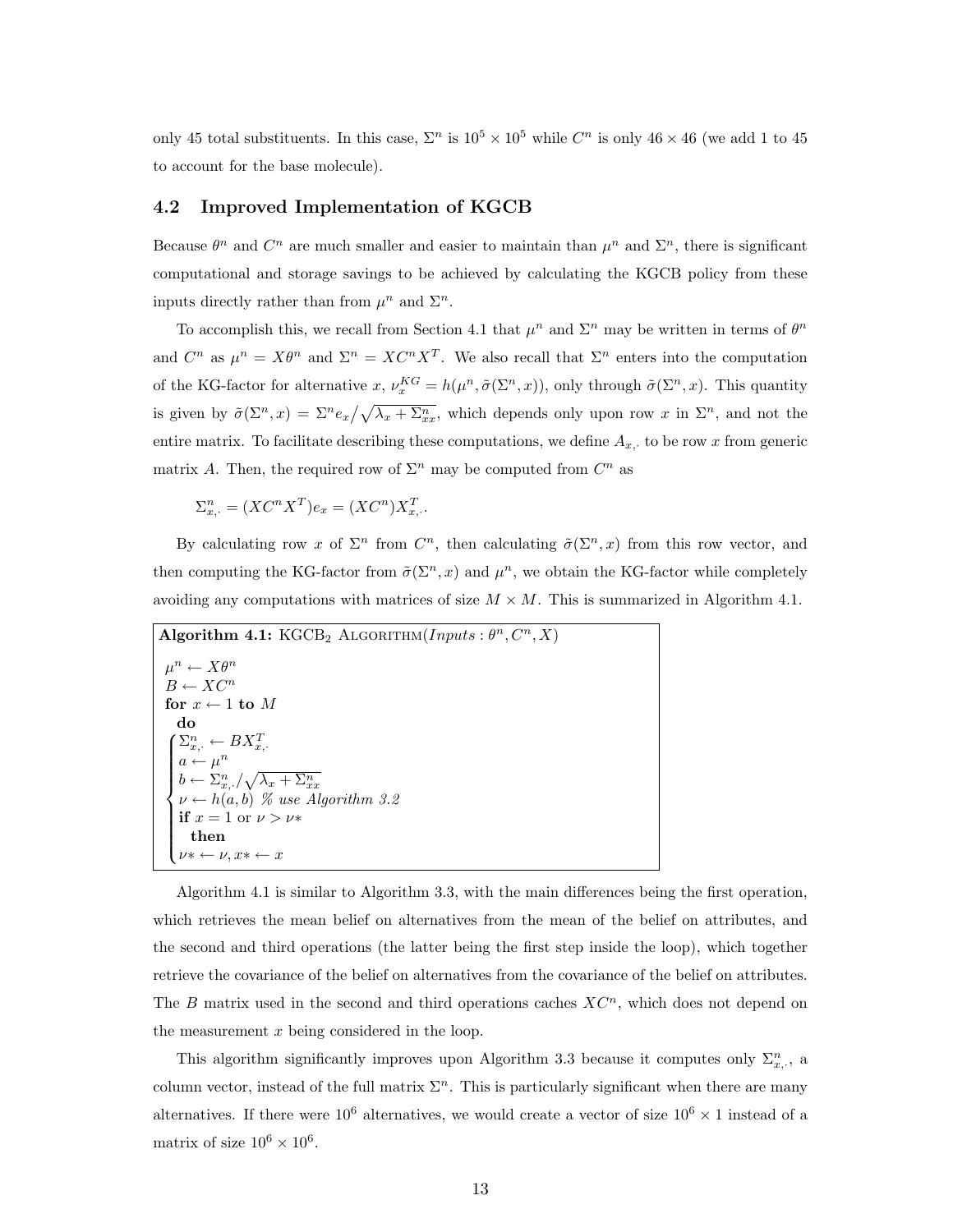### <span id="page-13-0"></span>4.3 Extending this Improvement to the General Model

This improvement, which has been described thus far in the context of the Free-Wilson model, can also be implemented for the general model.

To do so, we must maintain a belief about the  $b_x$  terms together with our belief about  $\zeta$  and the  $a_i$  terms. Although the number of  $b_x$  terms is equal to the number of compounds, which is generally very large, we need only maintain a mean vector and covariance matrix for only those  $b_x$ terms corresponding to alternatives that we have measured. If we have not measured a particular alternative x by time n, then our posterior belief on  $b_x$  will have the same marginal distribution that it had under the prior, and will remain independent of  $\zeta$ , the  $a_i$  terms, and all other deviation terms. Thus, by explicitly maintaining a belief about  $\zeta$ ,  $a_1, \ldots, a_k$ , and only those  $b_x$  terms for compounds we have measured, we can reconstruct our belief about those deviation terms we are not explicitly tracking as needed.

Toward this end, let us define a vector  $\alpha_n$  that contains  $\alpha = (\zeta, a_1, \ldots, a_k)$ , and the  $b_x$  for x ranging over the unique alternatives in  $x^0, \ldots, x^{n-1}$ . This vector plays the role that  $\alpha$  plays in Section [4.1.](#page-10-1) Let  $\theta^n$  and  $C^n$  be the mean and variance of our time n posterior belief on  $\alpha_n$ . Note that  $\alpha_0 = \alpha$ ,  $\theta^0 = (\mathbb{E}[\zeta], \mathbb{E}[a_1], \dots, \mathbb{E}[a_k])$  and  $C^0$  is a diagonal matrix whose diagonal is  $(\mathbb{E}[\zeta], \mathbb{E}[a_1], \ldots, \mathbb{E}[a_k]).$ 

Before providing recursive expressions for  $\theta^n$  and  $C^n$ ,  $C^{n-1}$ , we first define two quantities,  $\tilde{\theta}^{n-1}$  and  $\tilde{C}^{n-1}$ . If we have previously measured alternative  $x^n$ , so  $x^n \in \{x^0, \ldots, x^{n-1}\},$  then let  $\tilde{\theta}^{n-1} = \theta^{n-1}$  and  $\tilde{C}^{n-1} = C^{n-1}$ . If we have not previously measured  $x^n$ , then let  $\tilde{\theta}^{n-1}$  be the column vector obtained by appending a scalar 0 to  $\theta^{n-1}$ , and let  $\tilde{C}^{n-1}$  be the  $(1+k+n)\times(1+k+n)$ matrix obtained from the  $(k+n) \times (k+n)$  matrix  $C^{n-1}$  by adding one extra row and column after the last row and column of  $C^{n-1}$ . This extra row and column is all 0s, except for the diagonal entry, which is  $\sigma_b^2$ . These quantities  $\tilde{\theta}^{n-1}$  and  $\tilde{C}^{n-1}$  are constructed so that our time  $n-1$ posterior belief on  $\alpha_n$  is  $\mathcal{N}(\tilde{\theta}^{n-1}, \tilde{C}^{n-1})$ . Additionally, let  $\tilde{x}^n$  be a column vector of 0s and 1s, with a 1 at exactly those indices of  $\alpha^{n+1}$  for which the alternative  $x^n$  contains the corresponding base alternative, substituent, or deviation term. We also define  $\hat{\epsilon}^{n+1} = y^{n+1} - (\tilde{\theta}^n)^T \tilde{x}^n$  and  $\gamma^n = \lambda_{x^n} + (\tilde{x}^n)^T \tilde{C}^n \tilde{x}^n$ . With these definitions, we may update  $\theta^{n+1}$  and  $C^{n+1}$  recursively from  $\theta^n$  and  $C^n$  (via  $\tilde{\theta}^n$  and  $\tilde{C}^n$ ) as

$$
\theta^{n+1} = \tilde{\theta}^n + \frac{\tilde{\epsilon}^{n+1}}{\gamma^n} \tilde{C}^n \tilde{x}^n,\tag{5}
$$

$$
C^{n+1} = \tilde{C}^n - \frac{1}{\gamma^n} \left( \tilde{C}^n \tilde{x}^n (\tilde{x}^n)^T \tilde{C}^n \right).
$$
\n
$$
(6)
$$

These updating equations allow us to maintain our belief about  $\alpha_n$  in a computationally efficient way, analogously to the way in which we were able to recursively maintain about  $\alpha$  in Section [4.1.](#page-10-1)

We now show how KG factors may be computed from a belief on  $\alpha_n$  parameterized by  $\theta^n$ and  $C^n$ . Since the KG factor is given by  $\nu_x = h(\mu^n, \tilde{\sigma}(\Sigma^n, x))$ , it is enough to compute  $\mu^n$  and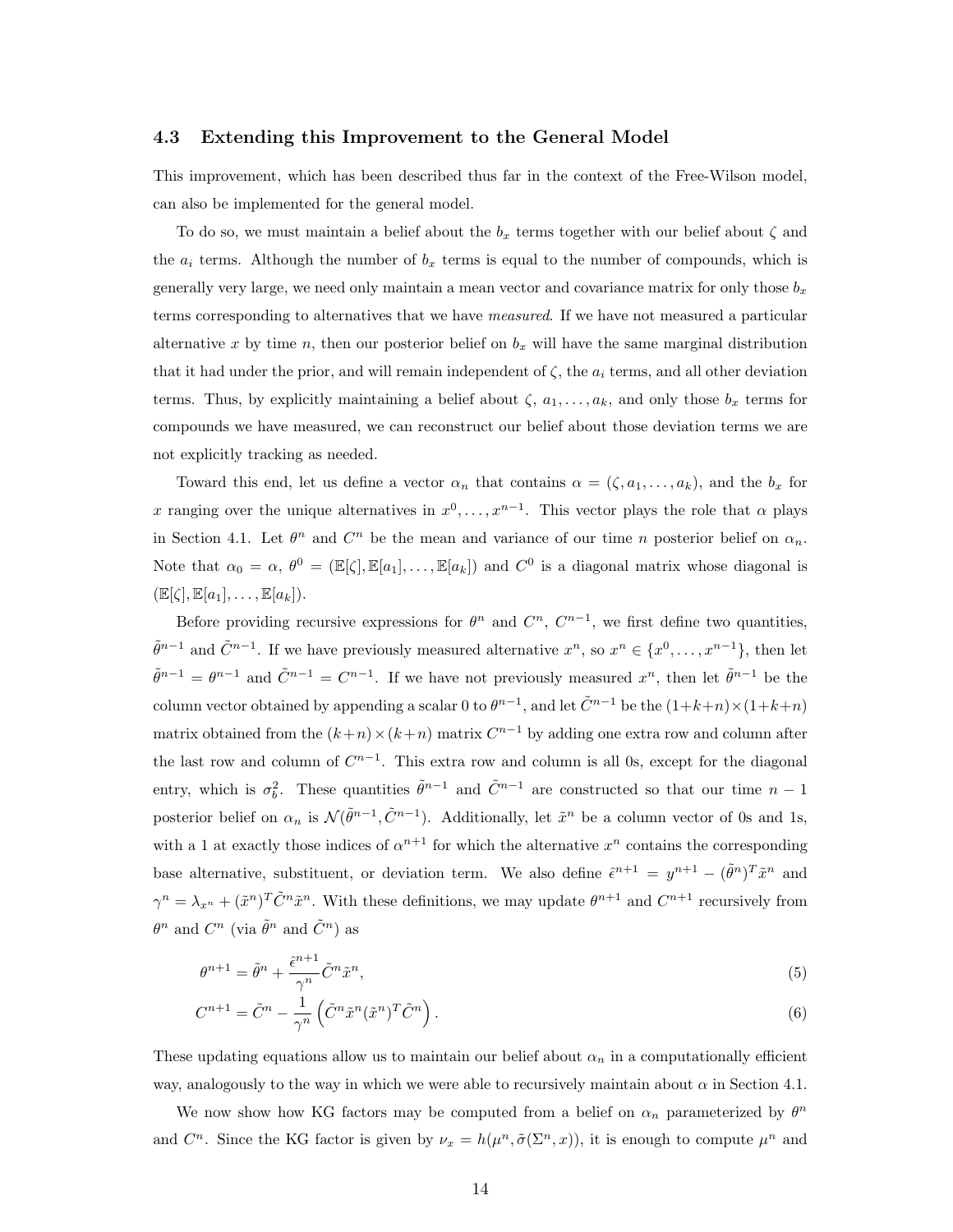$\tilde{\sigma}(\Sigma^n, x)$  efficiently (without computing the much larger matrix  $\Sigma^n$ ), and then to use the standard implementation of h. The first term,  $\mu^n$ , does not depend on x and is given by

$$
\mu^n = X^n \theta^n,
$$

where  $X^n$  is a  $M \times |\alpha_n|$  matrix of 0s and 1s whose each row corresponds to an alternative, and has a 1 for the base alternative, and each substituent and deviation term from  $\alpha_n$  contained within the alternative. To compute the second term,  $\tilde{\sigma}^n(\Sigma^n, x)$ , fix  $x^n = x$  and the corresponding  $\alpha_{n+1}$ and  $\tilde{C}^n$  resulting from this choice of  $x^n$ . Let  $\tilde{X}^n$  be a  $M \times |\alpha_{n+1}|$  matrix that is similar to  $X^n$ , except that it maps alternatives to components of  $\alpha_{n+1}$  rather than  $\alpha_n$ . That is, each row of  $\tilde{X}^n$  corresponds to an alternative, and has a 1 for the base alternative and each substituent and deviation term from  $\alpha_{n+1}$  contained within the alternative. Then, observe that the beliefs about those  $b_x$  not included in  $\alpha_{n+1}$  will not change as a result of measuring  $x^n$ , and so  $\tilde{\sigma}(\Sigma^n, x^n)$ , which is the standard deviation of the change in beliefs about the values of the alternatives, is not affected by these deviation terms not included in  $\alpha_{n+1}$ . Thus, we can compute  $\tilde{\sigma}(\Sigma^n, x^n)$  by dropping these left-out deviation terms. In such a model in which these deviation terms outside  $\alpha_{n+1}$  have been left out of the model, the  $x^{th}$  column of  $\Sigma^n$  is

 $\Sigma_{x,\cdot}^n = (\tilde{X}^n \tilde{C}^n)(\tilde{X}_{x,\cdot}^n)^T,$ 

and  $\tilde{\sigma}(\Sigma^n, x^n)$  may be computed from this vector via  $\tilde{\sigma}(\Sigma^n, x) = \Sigma^n e_x / \sqrt{\lambda_x + \Sigma^n_{xx}}$ . The resulting method of computing the KGCB policy is summarized below in Algorithm [4.2.](#page-14-0)

<span id="page-14-0"></span>Algorithm 4.2: GENERAL KGCB<sub>2</sub> ALGORITHM( $Inputs: \theta^n, C^n, X^n$ )  $\mu^n \leftarrow X^n \theta^n$ for  $x \leftarrow 1$  to M do  $\sqrt{ }$  $\begin{array}{c} \hline \end{array}$  Compute  $\tilde{C}^n$  from  $C^n$  and x.  $\Sigma^n_{x,\cdot} \leftarrow (\tilde{X}^n \tilde{C}^n)(\tilde{X}^n_{x,\cdot})^T$  $a \leftarrow \mu^n$  $b \leftarrow \sum_{x,\cdot}^{n} / \sqrt{\lambda_x + \sum_{xx}^{n}}$ <br>  $\nu \leftarrow h(a, b)$  % use Algorithm [3.2](#page-9-0) if  $x = 1$  or  $\nu > \nu^*$ then  $\nu^* \leftarrow \nu, x^* \leftarrow x$ 

With these expressions, we may compute the KG factor for alternative  $x$  in the general model without explicitly computing a covariance matrix  $\Sigma<sup>n</sup>$ . The dimensionality of the objects  $\theta<sup>n</sup>$  and  $C<sup>n</sup>$  that we must retain in memory is the sum of  $1 + k$  together with the number of unique alternatives measured. When the number of measurements that can be made is much smaller than the number of alternatives, as it is in drug discovery, this is a significant savings.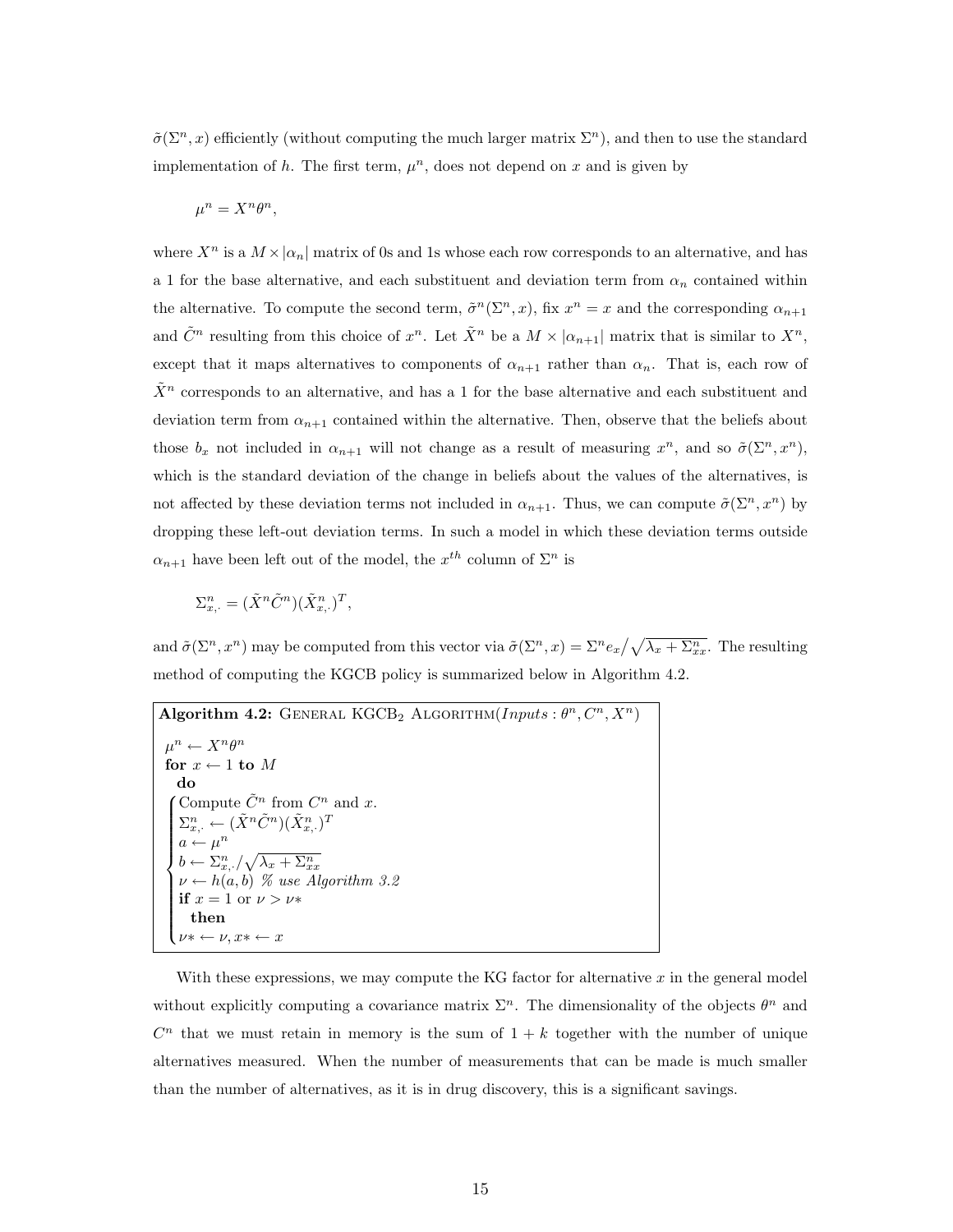### <span id="page-15-0"></span>5 A Further Improvement for the Free-Wilson Model

We now return from the general model to consider only the Free-Wilson model of Section [2.1.](#page-5-0) When using this model, we may compute the KGCB policy with even greater efficiency than described thus far. This further improvement has at its heart Proposition [1](#page-15-1) below.

This proposition states that the calculation of each KG factor, which would ordinarily require considering the entire family of molecules, may be decomposed into the sum of a set of much smaller and easier to compute KG factors. Each of these smaller KG factors is the KG factor that would result from a base molecule with substituents only at a single site. Since the number of compounds grows exponentially with the number of substituents per site, and the complexity of computing a KG factor scales as  $O(s \log s)$  where s is the number of substituents considered, this decomposition dramatically reduces the computational effort required to compute a KG factor. While the KGCB policy still needs to calculate the KG factor corresponding to each possible measurement to find the largest one, faster calculation of each KG factor makes the overall computation much faster as well.

Before stating the proposition, recall that  $\theta_j^n = \mathbb{E}_n[a_j]$  and  $\theta_0^n = \mathbb{E}_n[\zeta]$  are the means of the time-n posterior belief on the value of substituent  $j$  and the base molecule respectively, and that  $L(j)$  is the site at which substituent j may be placed. Additionally, let  $A_{\ell} \in \{i : L(i) = \ell\}$ , so that  $A_\ell$  is a vector containing those substituents that may be placed at site  $\ell$ .

<span id="page-15-1"></span>Proposition 1. Under the Free-Wilson model,

$$
\nu_x^{n,KG} = \sum_{\ell} h\left((\theta_i^n)_{i \in A(\ell) \cup \{-1\}}, (\tilde{\sigma}_{xi}^n)_{i \in A(\ell) \cup \{-1\}}\right),
$$

where  $(\tilde{\sigma}_{xi}^n)_n^2$  $n = \text{Var}_n \left[ \theta_i^{n+1} \mid x^n = x \right] \text{ for } i > 0 \text{ and } \theta_{-1}^n = \tilde{\sigma}_{x, -1}^n = 0.$ 

Proof: We write

$$
\max_{x'} \mu_{x'}^{n+1} = \max_{x'} \mathbb{E}_{n+1} \left[ \sum_{j} a_j s_j^{x'} + \zeta \right] = \max_{x'} \sum_{i} \theta_i^{n+1} s_i^x + \theta_0^{n+1}
$$

$$
= \max_{x'} \sum_{\ell} \left( \sum_{i} \theta_i^{n+1} \mathbf{1}_{\{L(i) = \ell\}} \right) + \theta_0^{n+1} = \sum_{\ell} \max_{i \in A(\ell) \cup \{-1\}} \theta_{\ell i}^{n+1} + \theta_0^{n+1},
$$

where  $\theta_{\ell-1}^{n+1}$  is defined to be 0, and where the crucial final step is due to the fact that the maximum over  $x'$  is achieved by the  $x'$  that places the substituent with the largest estimated value in each site (or no substituent in a site, corresponding to  $i = -1$ , if all the estimates at that site are negative). Substituting this expression for  $\max_{x'} \mu_{x'}^{n+1}$  and noting that the tower property implies  $\mathbb{E}_n \left[ \theta_0^{n+1} \right] = \mathbb{E}_n \left[ \mathbb{E}_{n+1}[\zeta] \right] = \mathbb{E}_n[\zeta] = \theta_0^n$ , we obtain

$$
\mathbb{E}_n[\max_{x'} \mu_{x'}^{n+1}] = \mathbb{E}_n \left[ \sum_{\ell} \max_{i \in A(\ell) \cup \{-1\}} \theta_i^{n+1} + \theta_0^{n+1} \right] = \mathbb{E}_n \left[ \sum_{\ell} \max_{i \in A(\ell) \cup \{-1\}} \theta_i^{n+1} \right] + \theta_0^n.
$$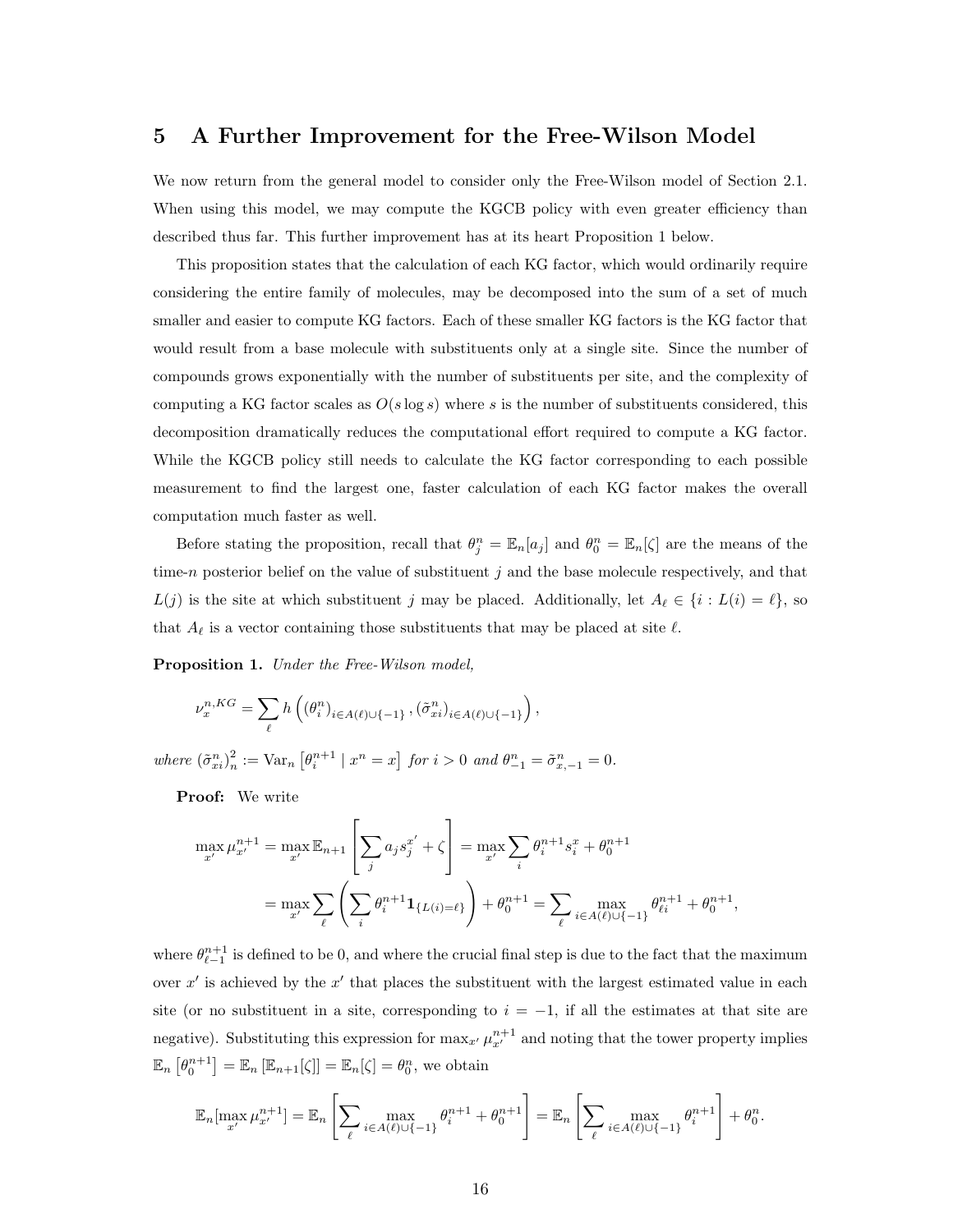Then, noting that  $\max_{x'} \mu_{x'}^n = \sum_{\ell} \max_{i \in A(\ell) \cup \{-1\}} \theta_{\ell i}^n + \theta_0^n$  by an argument similar to the one for  $\max_{x'} \mu_{x'}^{n+1}$ , we have

$$
\nu_x^{n,KG} = \left(\sum_{\ell} \mathbb{E}_n \left[\max_{i \in A(\ell) \cup \{-1\}} \theta_i^{n+1} | x^n = x\right] + \theta_0^n \right) - \left(\sum_{\ell} \max_{i \in A(\ell) \cup \{-1\}} \theta_i^n + \theta_0^n \right)
$$

$$
= \sum_{\ell} \mathbb{E}_n \left[\max_{i \in A(\ell) \cup \{-1\}} \theta_i^{n+1} | x^n = x\right] - \max_{i \in A(\ell) \cup \{-1\}} \theta_i^n
$$

Since the joint distribution of  $(\theta_i^{n+1})_{i\in A(\ell)}$  conditioned on  $\mathcal{F}_n$  and  $x^n = x$  is the same as that of the  $\mathcal{F}_n$  conditional distribution of  $(\theta_i^n + \tilde{\sigma}_{xi}^n Z)_{i \in A(\ell)}$ , where Z is a one-dimensional standard normal random variable, and  $\theta_{-1}^{n+1} = 0 = \theta_1^n + \tilde{\sigma}_{xi}^n Z$  almost surely, we may substitute for  $\theta_i^{n+1}$  to obtain

$$
\nu_x^{n,KG} = \sum_{\ell} \mathbb{E}_n \left[ \max_{i \in A(\ell) \cup \{-1\}} \theta_i^n + \tilde{\sigma}_{xi}^n Z \right] - \max_{i \in A(\ell) \cup \{-1\}} \theta_i^n
$$

$$
= \sum_{\ell} h\left( (\theta_i^n)_{i \in A(\ell) \cup \{-1\}}, (\tilde{\sigma}_{xi}^n)_{i \in A(\ell) \cup \{-1\}} \right).
$$

To actually use the decomposition property inherent in this proposition, we must first compute  $\tilde{\sigma}_{xi}^{n}$ . We have  $(\tilde{\sigma}_{xi}^{n})^2 = \text{Var}_{n} [\mathbb{E}_{n+1}[a_i]|x^n = x]$  which, using the conditional variance formula and the fact that  $\mathbb{E}_n[\text{Var}_{n+1}[a_i]] = \text{Var}_{n+1}[a_i]$ , becomes

$$
(\tilde{\sigma}_{xi}^n)^2 = \text{Var}_n[a_i] - \text{Var}_{n+1}[a_i|x^n = x].
$$

We have  $Var_n[a_i] = C_{ii}^n$ , and by [\(4\)](#page-11-1),

$$
\text{Var}_{n+1}[a_i] = e_i^T C^{n+1} e_i = e_i^T \left[ C^n - \frac{1}{\gamma^n} C^n \tilde{x}^n (\tilde{x}^n)^T C^n \right] e_i = C_{ii}^n - \frac{e_i^T C^n \tilde{x}^n (\tilde{x}^n)^T C^n e_i}{\lambda_{x^n} + (\tilde{x}^n)^T C^n \tilde{x}^n}.
$$

Therefore,

$$
(\tilde{\sigma}_{xi}^n)^2 = \frac{e_i^T C^n \tilde{x}^n (\tilde{x}^n)^T C^n e_i}{\lambda_{x^n} + (\tilde{x}^n)^T C^n \tilde{x}^n},
$$

which gives the vector  $\tilde{\sigma}_{x,\cdot}^n$ , with i ranging over all the substituents (not just those corresponding to a particular site) as

$$
\tilde{\sigma}_{x,+}^{n} = \frac{C^{n}\tilde{x}^{n}}{\sqrt{\lambda_{x^{n}} + (\tilde{x}^{n})^{T}C^{n}\tilde{x}^{n}}}.
$$
\n
$$
(7)
$$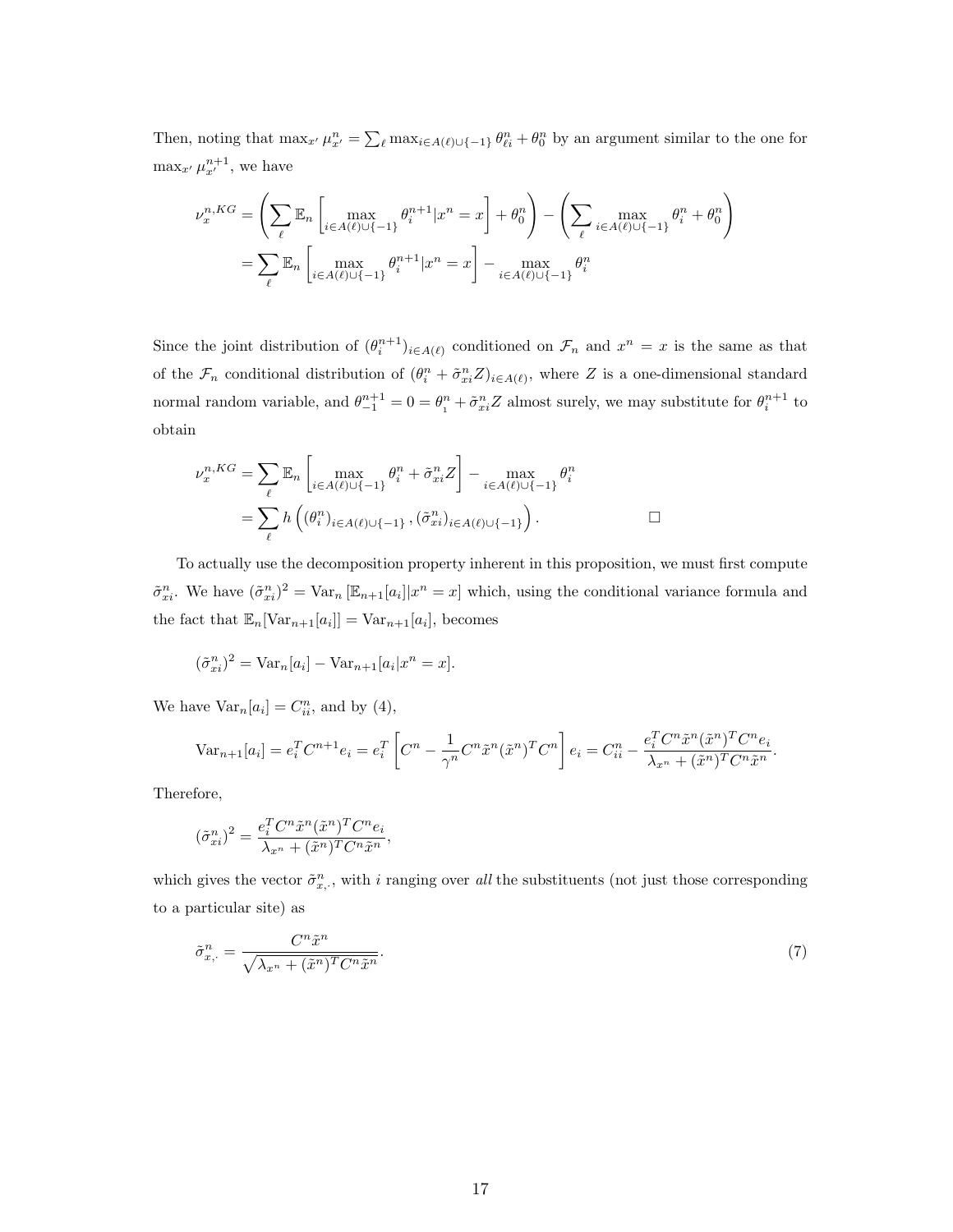We summarize the resulting implementation below in Algorithm [5.1.](#page-17-1)

<span id="page-17-1"></span>Algorithm 5.1: KGCB<sub>3</sub> ALGORITHM $(InputStream, C^n, X)$ for  $x \leftarrow 1$  to  $M$ do  $\sqrt{ }$  $\begin{array}{c} \hline \end{array}$  $\begin{array}{c} \end{array}$  $\tilde{\sigma}_{x,\cdot}^n \leftarrow \frac{C^n \tilde{x}^n}{\sqrt{\lambda_{x^n}+(\tilde{x}^n)^T C^n \tilde{x}^n}}$  $\nu_x \leftarrow 0$ for  $\ell \leftarrow 1$  to  $L$ do  $\left($ J  $\mathcal{L}$  $p \leftarrow (\theta_i^n)_{i \in A(\ell) \cup \{-1\}}$ <br>  $q \leftarrow (\tilde{\sigma}_{xi}^n)_{i \in A(\ell) \cup \{-1\}}$ <br>  $\nu_x \leftarrow \nu_x + h(p, q)$  % use Algorithm [3.2](#page-9-0) if  $x = 1$  or  $\nu_x > \nu^*$ then  $\nu^* \leftarrow \nu_x, x^* \leftarrow x$ 

If there are l dimensions with  $M_l$  substituents that can be placed at each dimension, the number of total alternatives is  $M = (M_l)^l$ . The computational complexity of Algorithm [4.1](#page-12-1) is  $O(M^2 \ln M)$ , which is equivalent to  $O\left(l\left(M_l\right)^{2l}\ln\left(M_l\right)\right)$ . The computational complexity of Algorithm [5.1](#page-17-1) on the other hand is  $O((M_l)^l l(M_l) \ln(M_l))$  because the outer loop executes  $(M_l)^l$  times, while the inner loop executes l times and takes  $O((M_l) \ln(M_l))$ . Thus the efficient implementation has a computational complexity of  $O(l(M_l)^{l+1}\ln(M_l))$ , compared to  $O(l(M_l)^{2l}\ln(M_l))$  for the previous implementation.

# <span id="page-17-0"></span>6 Empirical Study

We simulate the performance of the KGCB algorithm using data from a previously published QSAR study of narcotic analgetics that used the Free-Wilson model [Katz et al.](#page-26-16) [\(1977\)](#page-26-16). The paper contains a set of 6,7-Benzomorphans, which have 5 sites at which substituents can be attached. The molecule is shown in Figure [1.](#page-18-0) At site 1 there are 11 possible substituents (together with H), at site 2 there are 8 possible substituents, at site 3 there are 5 possible substituents, at site 4 there are 6 possible substituents and at site 5 there are 11 possible substituents. The collection of compounds resulting from choosing a substituent at each site contains  $11 \times 8 \times 5 \times 6 \times 11 = 29040$ compounds from substituents at the 5 positions. Additionally, each compound can be charged positively, negatively or be neutral, which brings the number of compounds to 87120. The paper provides experimentally observed activity values for 99 of these compounds.

In the Section [6.1,](#page-18-1) we describe methods for choosing the prior on the values of this collection of compounds. Then, in Section [6.2,](#page-20-0) we present an empirical study of the performance of KGCB on this collection of compounds.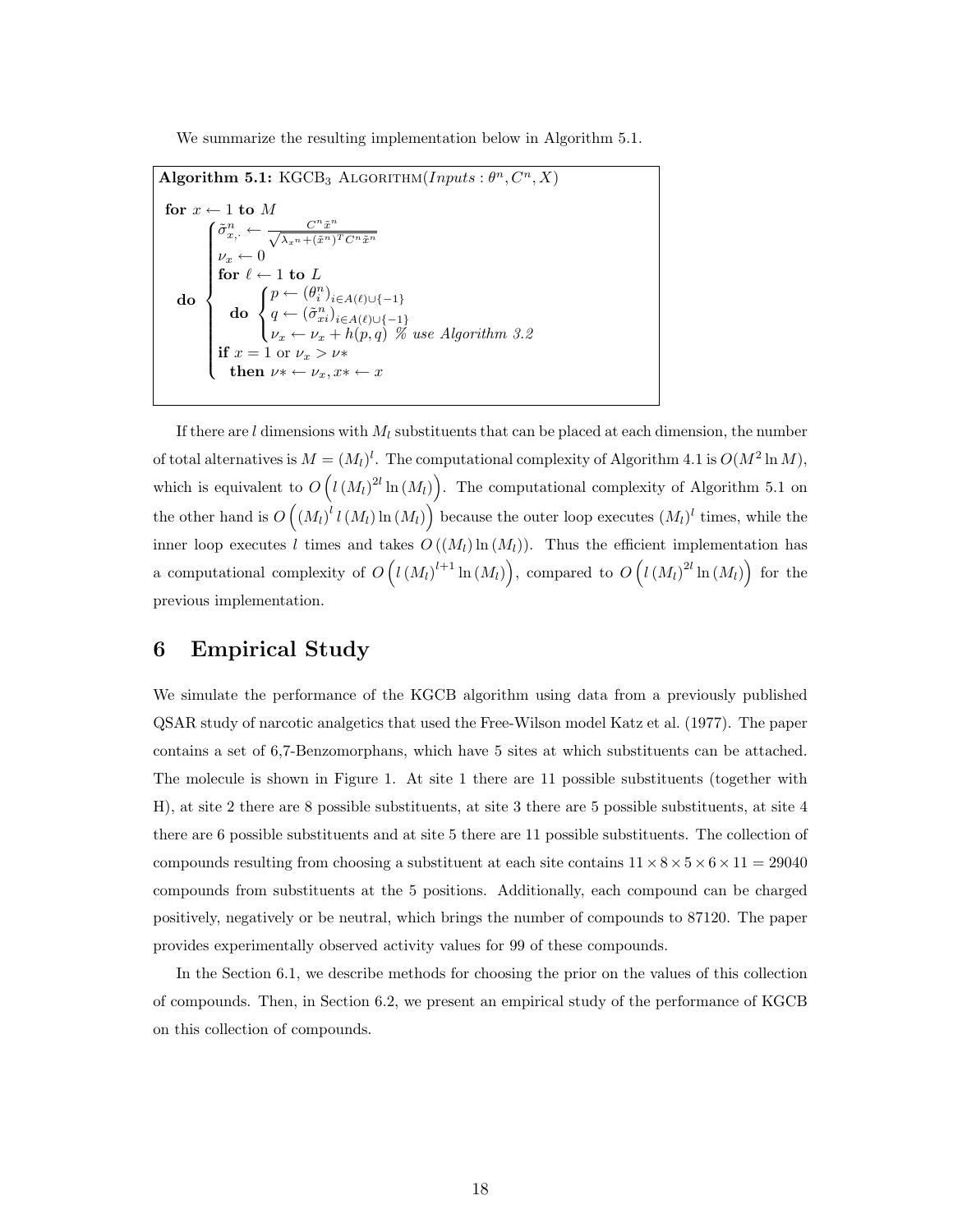

Figure 1: An example of substituent locations (marked with  $R_1, ..., R_5$ ). Source: [Katz et al.](#page-26-16) [\(1977\)](#page-26-16)

### <span id="page-18-1"></span><span id="page-18-0"></span>6.1 Setting up a prior on the substituent contributions

When choosing a prior distribution, one may be in contact with experienced practitioners who may be able to articulate their prior beliefs on the value of compounds or substituents. In many cases, however, even if one is quite experienced in drug discovery, or is working with those who are quite experienced, it may be difficult for the experts to articulate their prior beliefs. In such cases it is useful to have a method for setting the prior distribution from some other source, such as previous measurements of families of molecules that may be completely different from the one to which drug discovery effort is being applied. We now present one such method that may be used with either the Free-Wilson model or the general model.

We first discuss priors for the Free-Wilson model. Our method of choosing a prior supposes that there exists a large population of substituent values in nature, and that nature has drawn independently at random from this population the particular substituent values to create the family of compounds being investigated. We suppose that we may approximate the distribution of values within this population with a normal distribution whose mean and variance we can estimate. A method of estimation is discussed below.

Our method also supposes that we began with a non-informative belief on the value  $\zeta$  of the base molecule, which was subsequently altered by a laboratory measurement. This measurement provides an informative belief on the value of the base molecule that we will use within our prior whose mean is the value of the measurement, and whose variance is the variance of this measurement. A measurement of the base molecule is generally available in practice, since a molecule is usually chosen to have its space of chemical derivatives searched because it performed well on an initial screening of many chemically dissimilar molecules.

Given these suppositions, our prior is given by taking  $\theta_0^0$  and  $C_{00}^0$  to be the value and measure-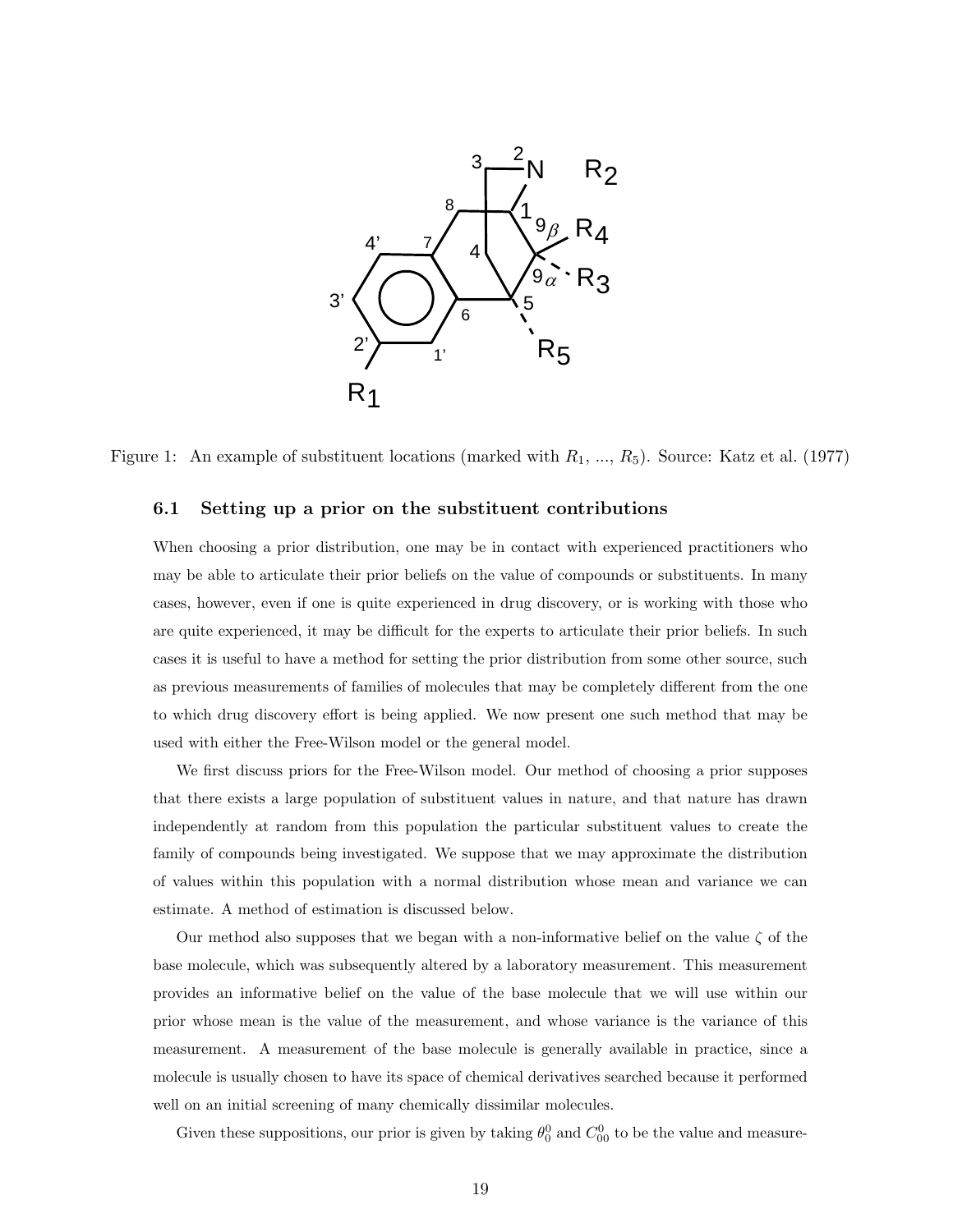ment variance, respectively, of our previous measurement of the base molecule, and  $\theta_i^0$  and  $C_{ii}^0$ for  $i > 0$  to be the estimated mean and variance, respectively, of the population of substituents. Our independence supposition causes the off-diagonal terms of  $C^0$  to be 0. These values for  $\theta^0$ and  $C<sup>0</sup>$  specify a prior as discussed in Section [4.1,](#page-10-1) and the equivalent prior on compound values may be reconstructed as discussed in that section.

We now discuss how this method of setting a prior can be extended to the general model. To do so, we suppose, in a manner quite similar to our supposition about substituent values, that there exists a large population of deviation terms from which nature has drawn independently at random to create the family of compounds being considered. Let  $\sigma_b^2$  be the estimated variance of this population, and, without loss of generality, we may assume that the mean of the population of deviation terms is 0 because we can take any non-zero mean and move it into the value of the base molecule. Then the prior, in the format of Section [4.3,](#page-13-0) is given by taking the same  $\theta^0$  and  $C^0$  as just described for the Free-Wilson model, and using this value of  $\sigma_b^2$  in subsequent updates. There is no need to use different values of  $\theta^0$  or  $C^0$  because, even in the general model, our  $\theta^0$ and  $C<sup>0</sup>$  do not encode beliefs on the deviation terms, as these beliefs are implicitly independent with mean 0 and variance  $\sigma_b^2$ .

In order to use either of these methods for setting the prior, one needs access to a measurement of the base molecule (with that measurement's variance), estimates of the mean and variance of the population of substituents, and, when using the general model, an estimate of the variance of the population of deviation terms. These estimates may be obtained from measurements of a reasonably large family of compounds that may be quite dissimilar from the one being investigated. Using these measurements, one may use linear regression to estimate the substituent values and deviation terms present in this family of compounds. The substituent values and deviation terms that result will certainly be a very small subset of the entire population of substituent values and deviation terms present in nature, but if one is willing to suppose that they are representative of what one may encounter in nature, then the population means and variances of the observed values may be taken as estimators of the means and variances of the overall populations. Because one might make this assumption that the observed values are "representative," it is better if one has observations from multiple families of molecules, and it is also better if the observed values are from families that are more similar to the one to which drug discovery effort is being applied.

We followed exactly this method of estimation using the data in [Katz et al.](#page-26-16) [\(1977\)](#page-26-16). This paper provides measured values for 99 of the possible 87120 compounds. The measurement technique used is quite accurate, and it is reasonable to take the measured values as the "true" values. By fitting a multiple linear regression to this data set, we obtain substituent values and deviation terms. From these values, we estimate the mean and variance of the population of substituents as 0.31 and 0.47 respectively, and the variance of the population of deviation terms as  $\sigma_b^2 = 0.15$ .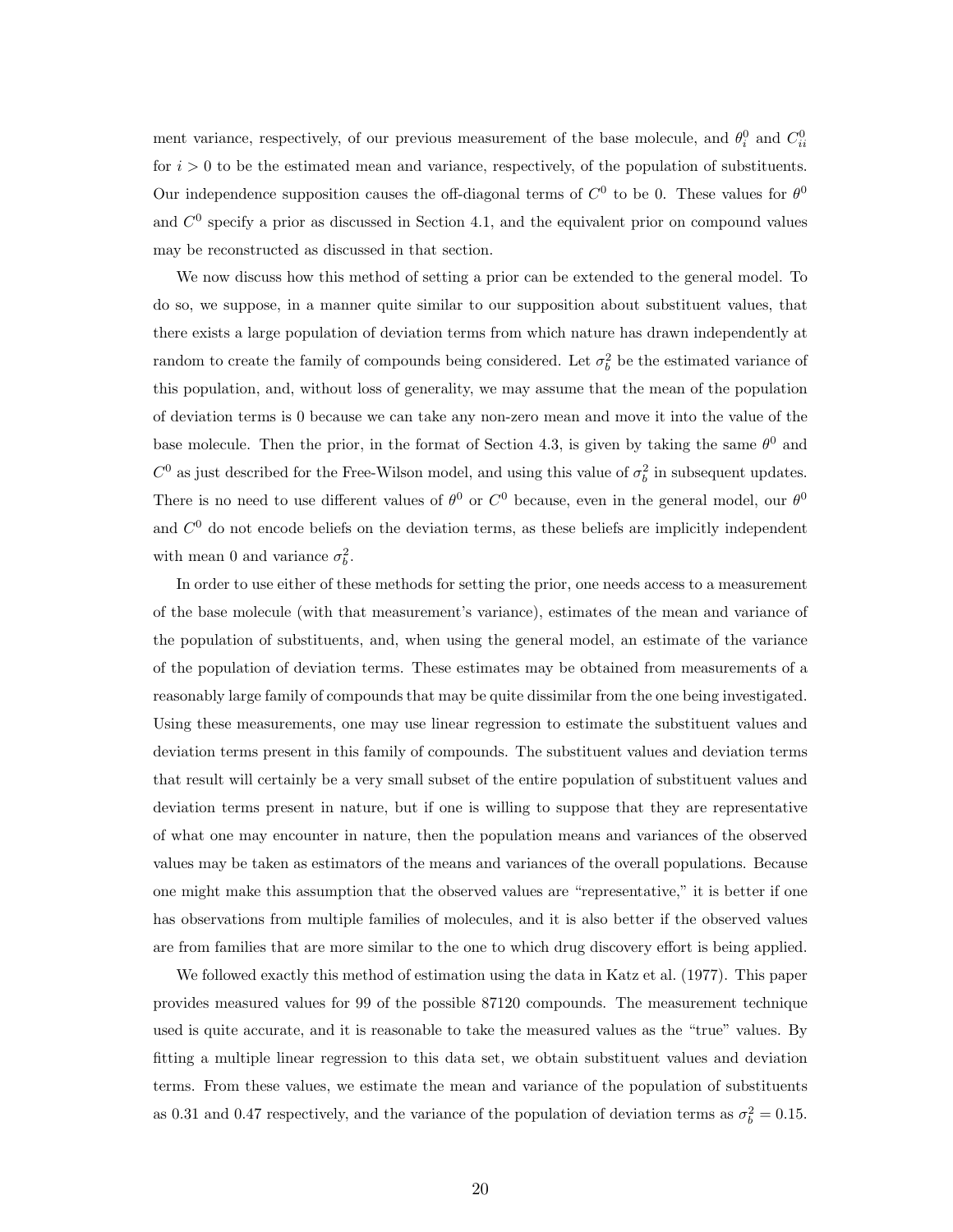### <span id="page-20-0"></span>6.2 Simulation Results

Before discussing the ability of KGCB to discover good molecules with relatively few measurements in simulation, we first describe the computational costs of the various implementations of the Free-Wilson-based KGCB implementation on the set of 87120 compounds. Algorithm [5.1](#page-17-1) is able to compute the KGCB decision and update the belief in less than 3 seconds, which is approximately 100 times faster than Algorithm [4.1.](#page-12-1) The standard implementation was so slow that we were unable to determine its runtime on the problem.

In our simulations, we observed the number of measurements required by the KGCB algorithm to find good compounds among collections of compounds of various sizes. In these simulations, we compared KGCB against two policies: a pure exploration policy that chooses compounds to test uniformly at random, and a one-factor-at-a-time [\(Montgomery](#page-26-17) [\(2005\)](#page-26-17)) policy which begins by testing the base molecule and then replaces each substituent at a time, cycling through the same compounds.

Both policies update their beliefs using the same Bayesian updates as the KGCB algorithm. We emphasize that these belief updates use correlated beliefs, which give our pure exploration policy a substantial advantage over any policy that uses independent belief updates. With our version of pure exploration, even though we are choosing compounds to measure uniformly at random, we learn about the compounds through correlations the same way as we learn when we use the KGCB policy.

We considered the one-factor-at-a-time policy even though it is often regarded as a poor policy because it neglects interaction between factors [\(Montgomery](#page-26-17) [\(2005\)](#page-26-17)) because, in the perfectly linear Free-Wilson model these interaction terms do not exist. By using a policy like one-factorat-a-time that neglects these terms in tests that do not include them, we provide an advantage to the policy against which KGCB competes. In cases like the general model in which interaction terms exist, a factorial design would perhaps be more appropriate [\(Montgomery](#page-26-17) [\(2005\)](#page-26-17)), but such designs are infeasible in problems with many dimensions like the drug discovery problem considered here.

In the next section (Section [6.2.1\)](#page-20-1) we present numerical results from the Free-Wilson model described in Section [2.1,](#page-5-0) and in Section [6.2.2](#page-23-0) we present numerical results from the general model described in Section [2.2.](#page-6-0)

### <span id="page-20-1"></span>6.2.1 Results using the Free-Wilson model

We begin by describing our results using the simple, linear-additive model described in Section [2.1.](#page-5-0) We assume that we have a budget of 100 measurements, and at each time, we plot the opportunity cost of each policy, defined as the difference between the actual highest compound value and the true value of the compound which is best according to the policy's posterior belief.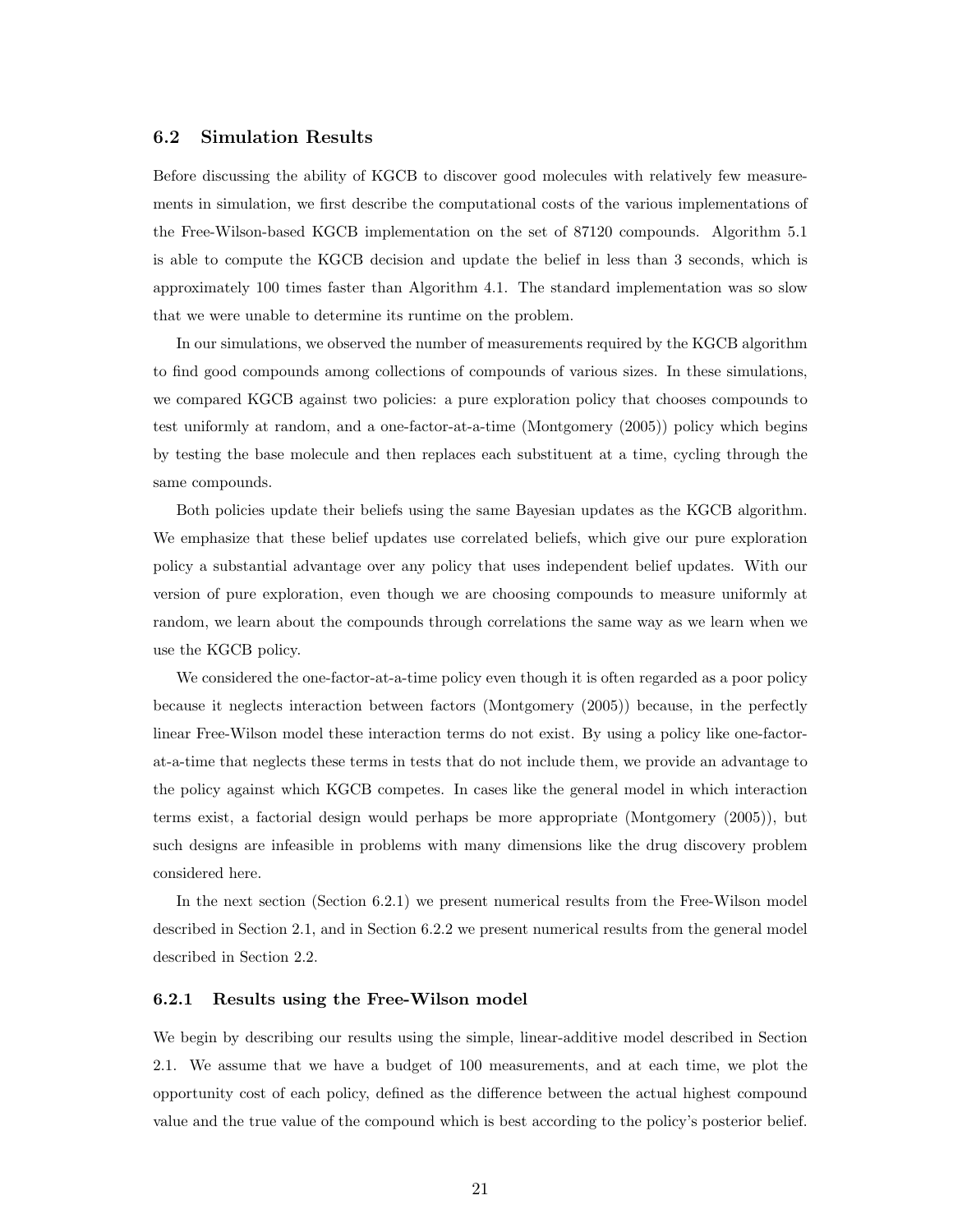

<span id="page-21-0"></span>Figure 2: Opportunity cost for varying data set sizes and measurement noise.

[2a](#page-21-0): Average opportunity cost over 100 runs using a data set of 2640 compounds and a noise standard deviation of 0.1.



[2c](#page-21-0): Average opportunity cost over 10 runs using a data set of 87120 compounds and a noise standard deviation of 0.1.



[2b](#page-21-0): Average opportunity cost over 100 runs using a data set of 2640 compounds and a noise standard deviation of 0.5.



[2d](#page-21-0): Average opportunity cost over 10 runs using a data set of 87120 compounds and a noise standard deviation of 0.5.

Thus, once the opportunity cost is 0, the policy has found the best compound.

Figure [2](#page-21-0) presents the results using a data set of 2640 compounds and one of 87120 compounds, for two levels of noise: a noise standard deviation of 0.1 and 0.5. Using the measured values published in [Katz et al.](#page-26-16) [\(1977\)](#page-26-16), we generate a truth for these compounds by fitting a linear regression to the data, taking the true means  $\theta$  to be the predicted values from the regression and the standard deviation of the noise in our measurements to be the standard deviation of the residuals from the regression. For the 2640 compounds data set, we average over 100 runs, and for the 87120 compounds data set we average over 10 runs. As Figure [2](#page-21-0) shows, the average opportunity cost for KGCB is always lower than the average opportunity cost of the other two policies. Among the other two policies, pure exploration seems to outperform one-factor-at-atime (OFAAT), due to the fact that OFAAT cycles through the same set of compounds when measuring, whereas pure exploration chooses at random among all compounds. In general, a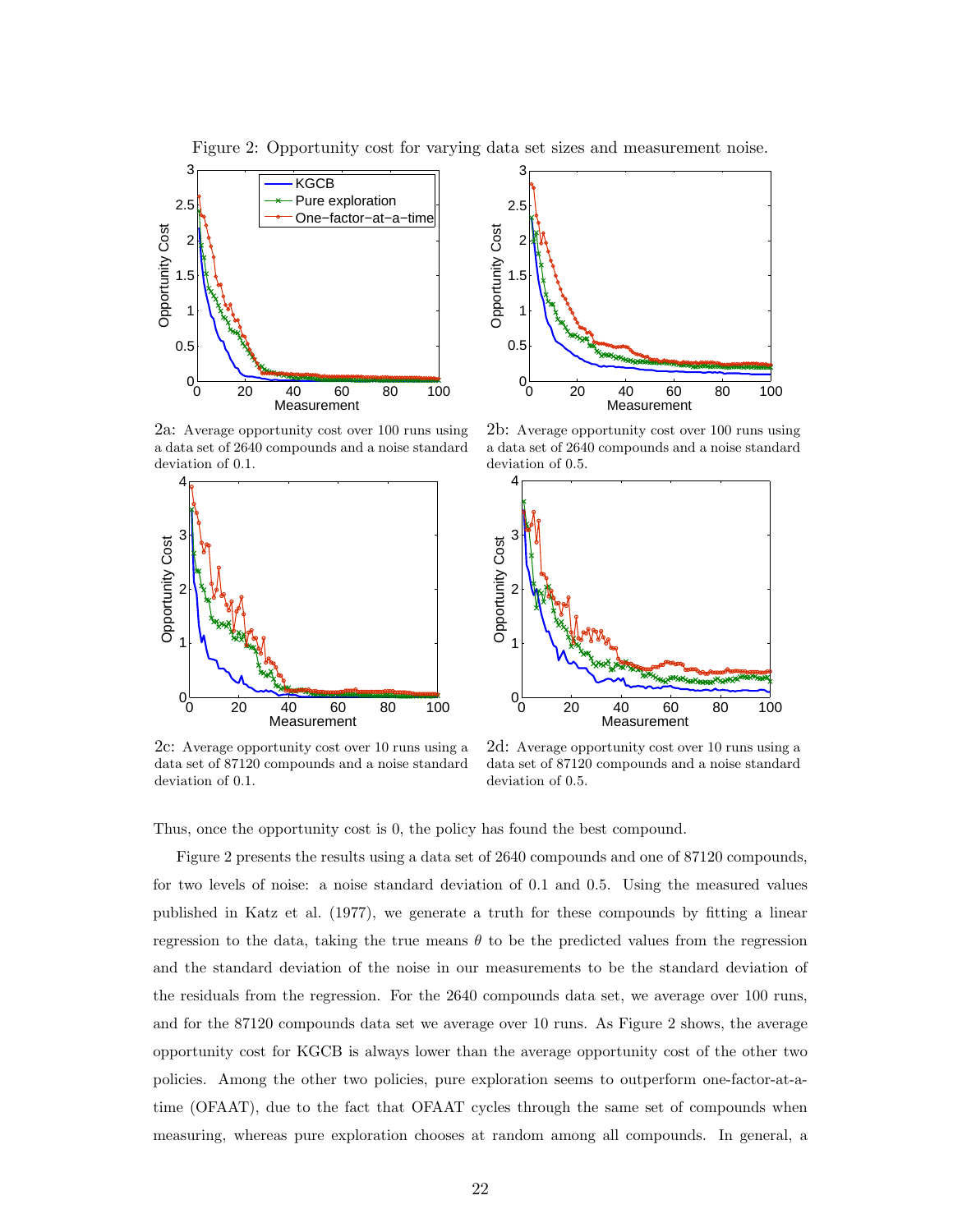

<span id="page-22-0"></span>Figure 3: A sample path of 200 measurements on a data set of 1000 compounds showing opportunity cost (top) and the true values of the compounds tested at each time step (bottom).

higher level of noise leads to worse performance by all policies, but relative to the other policies, KGCB performs best. Since these initial experiments showed that pure exploration is more competitive than OFAAT, our following experiments compare KGCB only to pure exploration.

In further experiments, we randomly selected sets of compounds from the full set of 87120. Figure [3](#page-22-0) shows a sample path of 200 measurements on a set of randomly selected 1000 compounds, giving the opportunity cost at every iteration on the top panel and the true value of the compound that is measured at each step on the bottom panel. While pure exploration fails to find the best compound in the first 200 measurements, KGCB manages to do so in about 15 measurements, which is a significant improvement if we think about the amount of time and money each measurement requires. As the bottom panel shows, part of KGCB's success in this sample path was the fact that it measured two very good compounds early on, at steps 10 and 15, while pure exploration was measuring mediocre compounds for a long period of time, which prevented it from discovering the best compound quickly enough.

To better assess the difference in performance between KGCB and pure exploration, we also ran 15 sample paths and plotted, on the same graph, the mean and standard deviation of the mean for KGCB and pure exploration. Figure [4](#page-23-1) shows the resulting plot, where each error bar is of length twice the standard deviation of the mean in each direction (computed as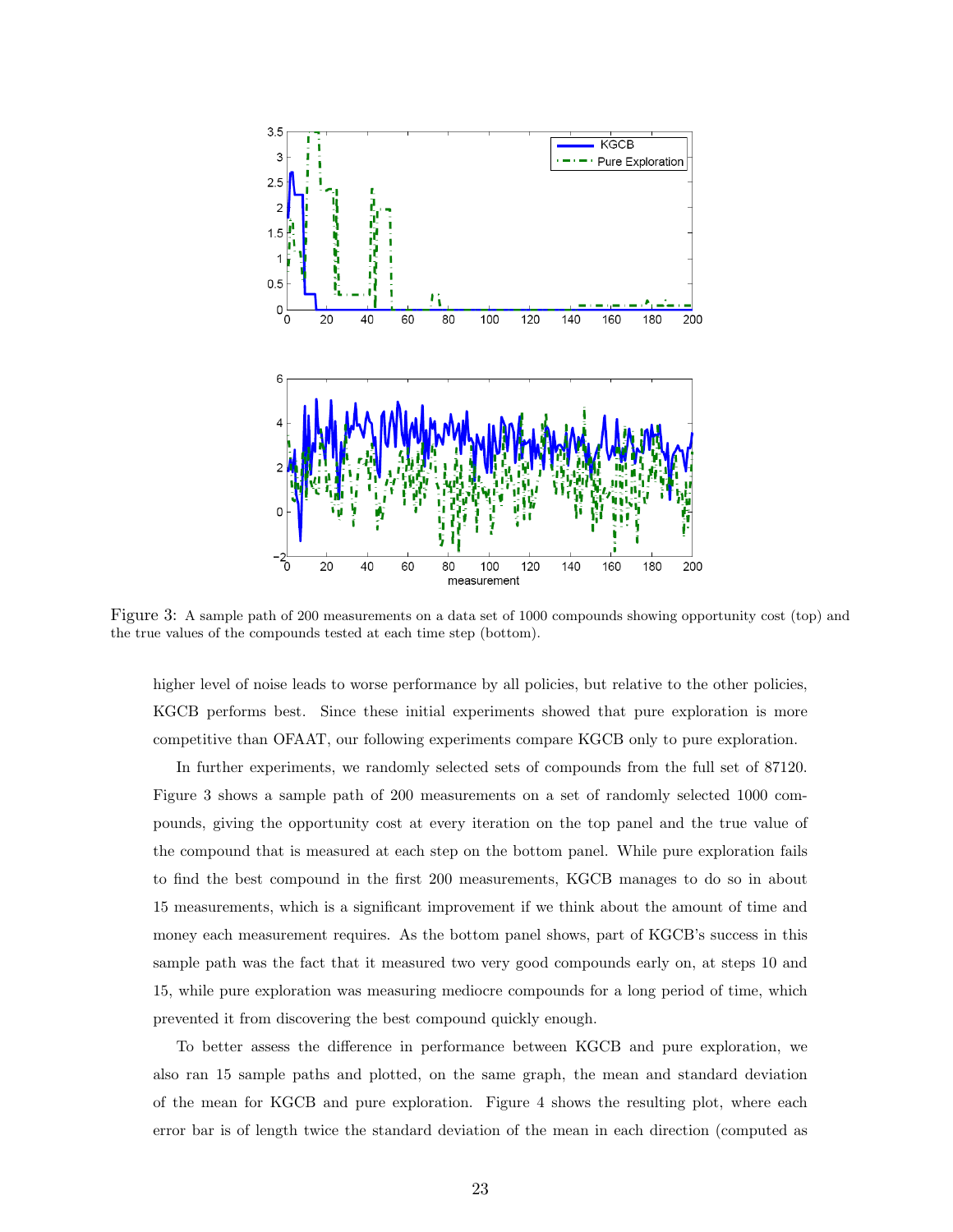

Figure 4: Mean and standard deviation of the mean using 15 sample paths of 10000 compounds each, using a noise standard deviation of 0.38.

<span id="page-23-1"></span>standard deviation/ $\sqrt{n-1}$ , where *n*, the number of samples, is 15 in our case.) As Figure [4](#page-23-1) shows, the estimated mean opportunity cost for the KGCB policy is lower than that of the pure exploration policy.

To get a sense of the distribution of the relative performance of KGCB vs pure exploration, we ran our code on 75 sets of randomly selected 10000 compounds out of the entire data set of 87120 compounds, with a budget of 200 measurements. For each measurement and sample path, we compute the difference between the pure exploration opportunity cost and the KGCB opportunity cost, and then for each measurement, we plot the mean difference and standard deviation of the difference in opportunity cost across the 75 sample paths. The results are shown in Figure [5.](#page-24-0) As illustrated in Figure [5,](#page-24-0) the mean difference is always positive after the first measurement, and it has a maximum at about the tenth measurement, suggesting that the learning rate is faster on average for KGCB than for pure exploration, and the value of using the KGCB policy is maximized at early measurements.

Numerical evidence indicates that KGCB has better average performance than pure exploration. For more numerical work using the Free-Wilson model, please see the appendix.

### <span id="page-23-0"></span>6.2.2 Numerical results for the general structural model

We now present the results using the general model described in Section [2.2.](#page-6-0) To simulate a true set of compound values in this set of experiments, we take the fitted values of  $a_i$  and  $\zeta$  from [Katz et al.](#page-26-16) [\(1977\)](#page-26-16), and for each compound x, we generate  $b_x$  independently from a normal distribution with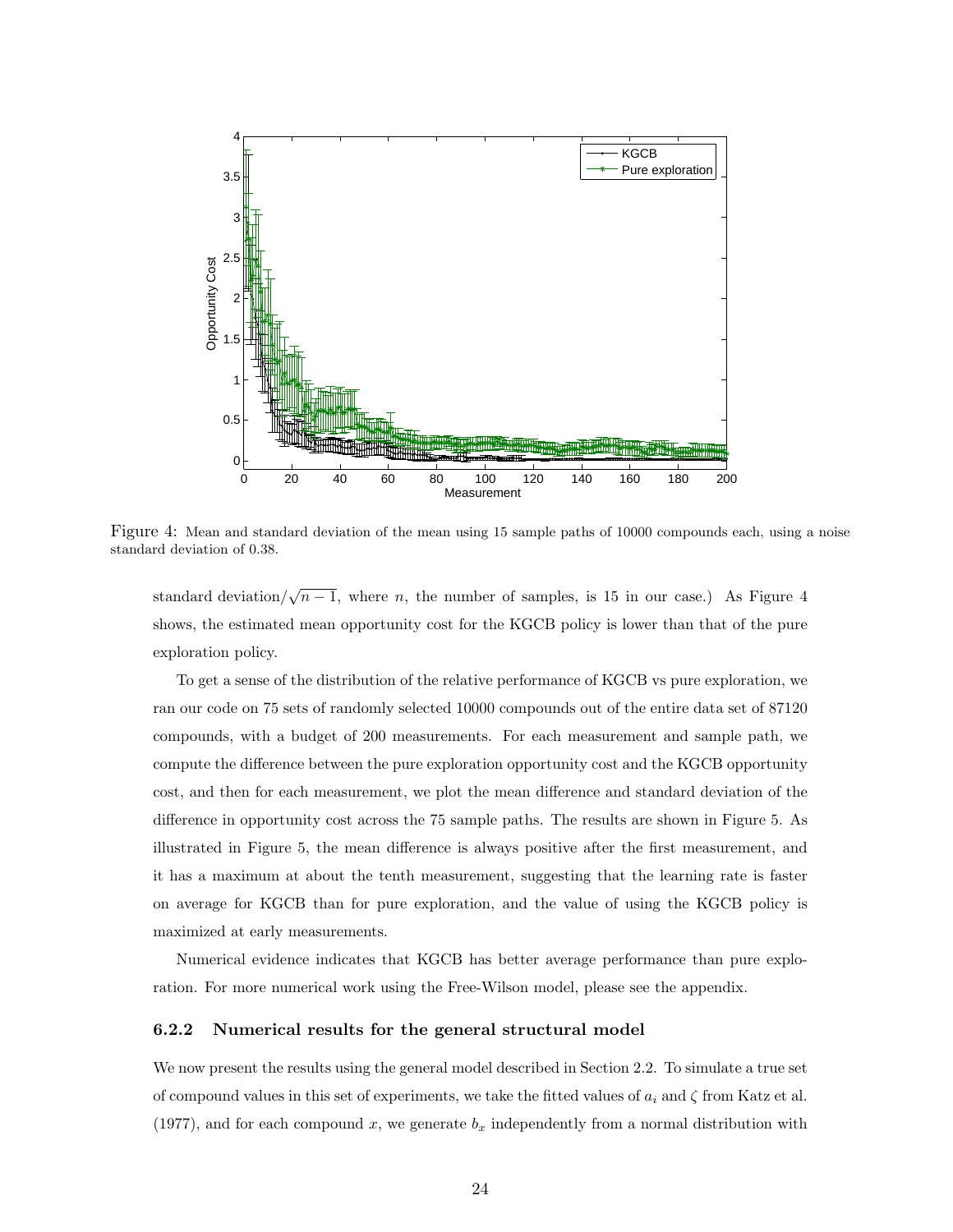

Figure 5: Mean and standard deviation of difference in opportunity cost between pure exploration and KGCB using 75 sample paths of 10000 compounds each and a noise standard deviation of 0.38.

<span id="page-24-0"></span>

<span id="page-24-1"></span>Figure 6: Average opportunity cost over 10 runs using different data sets of 1000 compounds.

mean 0 and variance  $\sigma_b^2$  (where  $\sigma_b^2$  was obtained from the fit as well, as described in Section [6.1\)](#page-18-1). We then combine these values according to the model to obtain true values for the compounds.

To test the performance of KGCB under this model, we randomly selected 10 different sets of 1000 compounds each and ran the KGCB algorithm using the prior described in Section [6.1.](#page-18-1) For each sample path, we perform 150 measurements comparing KGCB to pure exploration and we plot the average opportunity cost over the 10 runs just as in our previous experiments. The results are shown in Figure [6.](#page-24-1)

As with the Free-Wilson model, the KGCB policy performs significantly better than pure exploration. Opportunity cost decreases more slowly in this test than it did under tests that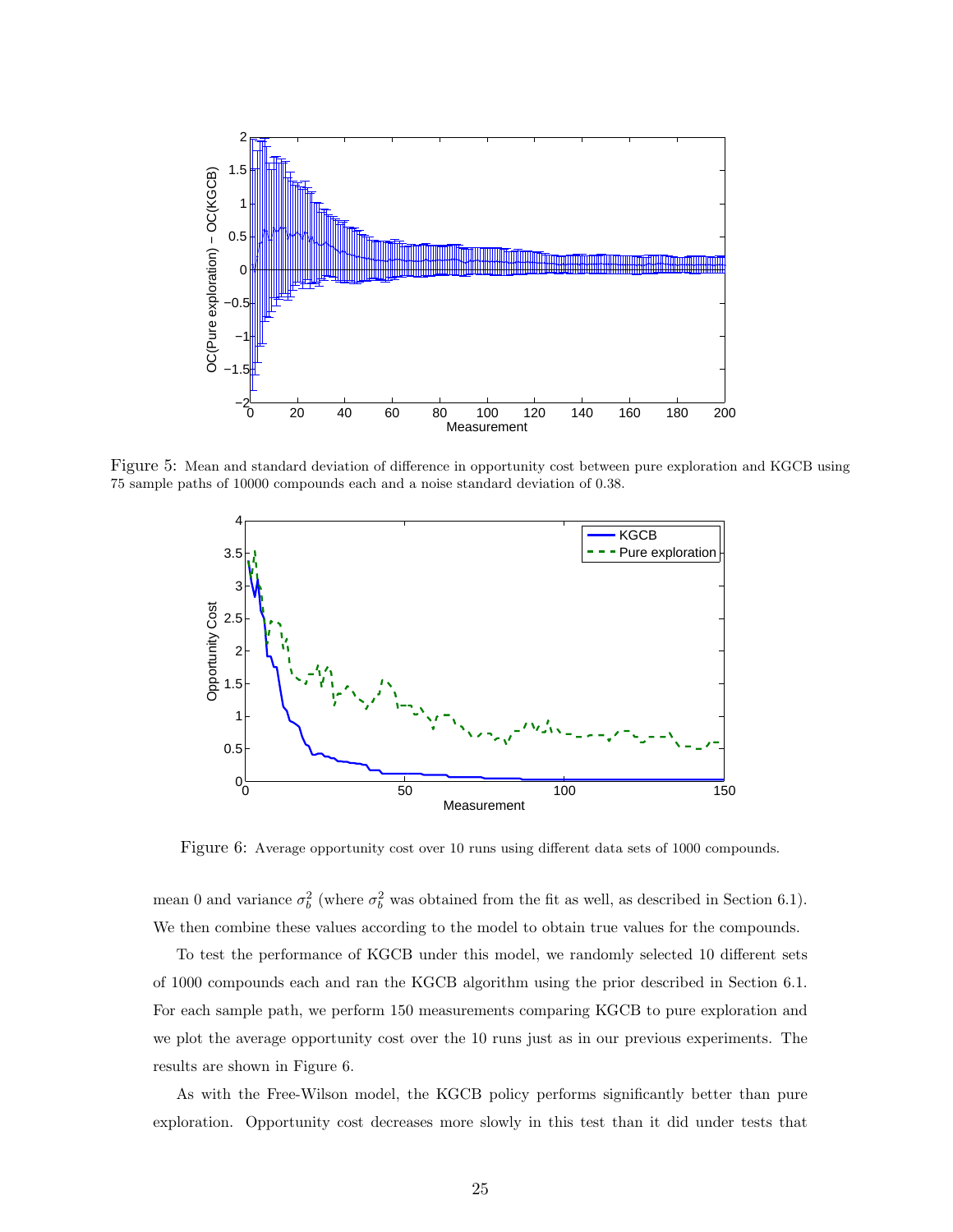assumed the Free-Wilson model. This is because this test adds deviation terms to each molecule, which makes it harder for any policy to find the best compound. Although this test was performed with 1000 compounds and the general model contains a different deviation term for each one, the KGCB policy finds a very good compound with many fewer than 1000 measurements. This is because  $\sigma_b^2$  is smaller than  $Var_0(a_l)$ , which makes learning the  $a_l$  terms more important than learning the  $b_x$  deviation terms, and allows a policy to find a compound with small opportunity cost without learning all the deviation terms.

# <span id="page-25-1"></span>7 Conclusions

Drug discovery is a long and expensive process that requires synthesizing and testing many molecules in order to find one that is efficient in treating disease. Our simulation results show that the KGCB policy reduces the number of molecules that need to be tested in this process, saving time and money. Furthermore, since budgets are limited and a search for a new drug is declared a failure if it does not find a good molecule within this budget, more efficient search procedures may cause the success of drug discovery efforts that otherwise would have failed. Previous implementations of the KGCB policy required too much computational effort to be practically applicable to large problems like drug discovery, and the new implementations presented here overcome this barrier. Although further mathematical effort is needed, particularly in creating sequential search methods that use models from medicinal chemistry beyond Free-Wilson, we believe that this effort will significantly improve our ability to discover new drugs.

The Georgetown University team has just started to test a long sequence of compounds, and are planning to use the KGCB policy to help choose compounds to test. As a starting point, they have decided to use the Free-Wilson model for modeling structure-activity relationships and an informative prior obtained from their initial measurements. Future improvements might involve using a different QSAR model such as the Hansch model or the partial least squares method. Although the KGCB method can benefit all forms of drug discovery, for the time being we hope it will help the research team at Georgetown find a cure for Ewing's sarcoma.

# Acknowledgments

We would like to thank Jeffrey Toretsky, Sivanesan Dakshanamurthy, and the many others at the Lombardi Comprehensive Cancer Center at Georgetown University for providing their substantial expertise and for teaching us about the broader context that motivated this paper. We would also like to thank the Go4TheGoal foundation for introducing us to drug discovery, and for encouraging us to pursue this work.

# References

<span id="page-25-0"></span>Chen, C., Dai, L. & Chen, H. (1996), 'A gradient approach for smartly allocating computing budget for discrete event simulation', Simulation Conference Proceedings, 1996. Winter pp. 398– 405.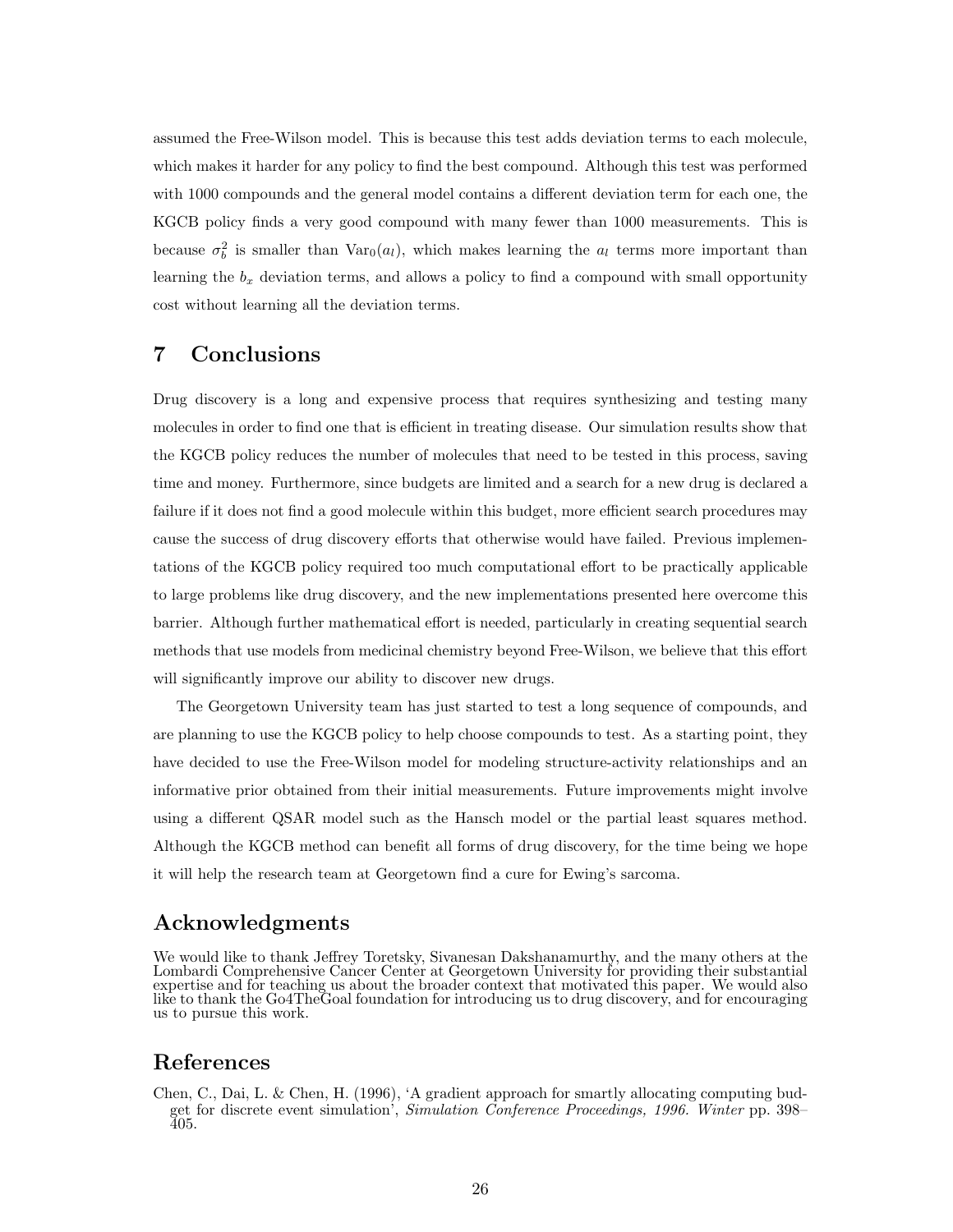- <span id="page-26-8"></span>Chick, S., Branke, J. & Schmidt, C. (2007), New myopic sequential sampling procedures. Submitted to INFORMS J. on Computing.
- <span id="page-26-5"></span>Chick, S. & Inoue, K. (2001), 'New two-stage and sequential procedures for selecting the best simulated system', Operations Research 49(5), 732–743.
- <span id="page-26-10"></span>Crum-Brown, A. & Fraser, T. (1868), On the connection between chemical consitution and physiological action. Part 1. On the physiological action of salts of the amonium bases, derived from Strychnia, Brucia, Thebia, Codeia, Morphia, and Nicotia.
- <span id="page-26-7"></span>Frazier, P., Powell, W. B. & Dayanik, S. (2008), 'A knowledge-gradient policy for sequential information collection', SIAM Journal on Control and Optimization 47(5).
- <span id="page-26-2"></span>Frazier, P., Powell, W. B. & Dayanik, S. (2009), 'The knowledge-gradient policy for correlated normal rewards', To appear in INFORMS Journal on Computing.
- <span id="page-26-11"></span>Free, S. & Wilson, W. (1964), 'Contribution to structure-activities studies', J Med Chem 7, 395– 399.
- <span id="page-26-14"></span>Gelman, A., Carlin, J. & Stern, H. (2004), Bayesian Data Analysis, CRC Press.
- <span id="page-26-13"></span>Grover, M., Singh, B., Bakshi, M. & Singh, S. (2000), 'Quantitative structure-property relationships in pharmaceutical research - Part 1', Pharmaceutical Science and Technology Today  $3(1), 28-35.$
- <span id="page-26-6"></span>Gupta, S. & Miescke, K. (1996), 'Bayesian look ahead one-stage sampling allocations for selection of the best population', Journal of statistical planning and inference  $54(2)$ ,  $229-244$ .
- <span id="page-26-12"></span>Hansch, C. & Fujita, T. (1964), 'p- $\sigma$ - $\pi$  Analysis. A Method for the Correlation of Biological Activity and Chemical Structure', Journal of the American Chemical Society 86(8), 1616–1626.
- <span id="page-26-0"></span>Iwamoto, Y. (2007), 'Diagnosis and Treatment of Ewing's Sarcoma', Japanese Journal of Clinical Oncology .
- <span id="page-26-16"></span>Katz, R., Osborne, S. & Ionescu, F. (1977), 'Application of the Free-Wilson technique to structurally related series of homologues. Quantitative structure-activity relationship studies of narcotic analgetics.', J Med Chem  $20(11)$ , 1413–9.
- <span id="page-26-4"></span>Kim, S. & Nelson, B. (2006), 'Selecting the best system', Handbooks in Operations Research and Management Science: Simulation .
- <span id="page-26-17"></span>Montgomery, D. (2005), 'Design and Analysis of Experiments (6th edn.,) John Wiley and Sons', New York, NY .
- <span id="page-26-15"></span>Powell, W. B. (2007), Approximate Dynamic Programming: Solving the curses of dimensionality, John Wiley and Sons, New York.
- <span id="page-26-1"></span>Ries, L. A. G., Smith, M. A., Gurney, J., Linet, M., Tamra, T., Young, J. L. & Bunin, G. (1999), 'Cancer Incidence and Survival among Children and Adolescents: United States SEER Program 1975-1995', National Cancer Institute, SEER Program, NIH Pub pp. 99–4649.
- <span id="page-26-9"></span>Sasena, M. (2002), Flexibility and efficiency enhancements for constrained global design optimization with kriging approximations, PhD thesis, University of Michigan.
- <span id="page-26-3"></span>Swisher, J., Jacobson, S. & Yucesan, E. (2003), 'Discrete-event simulation optimization using ranking, selection, and multiple comparison procedures: A survey', ACM Transactions on Modeling and Computer Simulation 13(2), 134–154.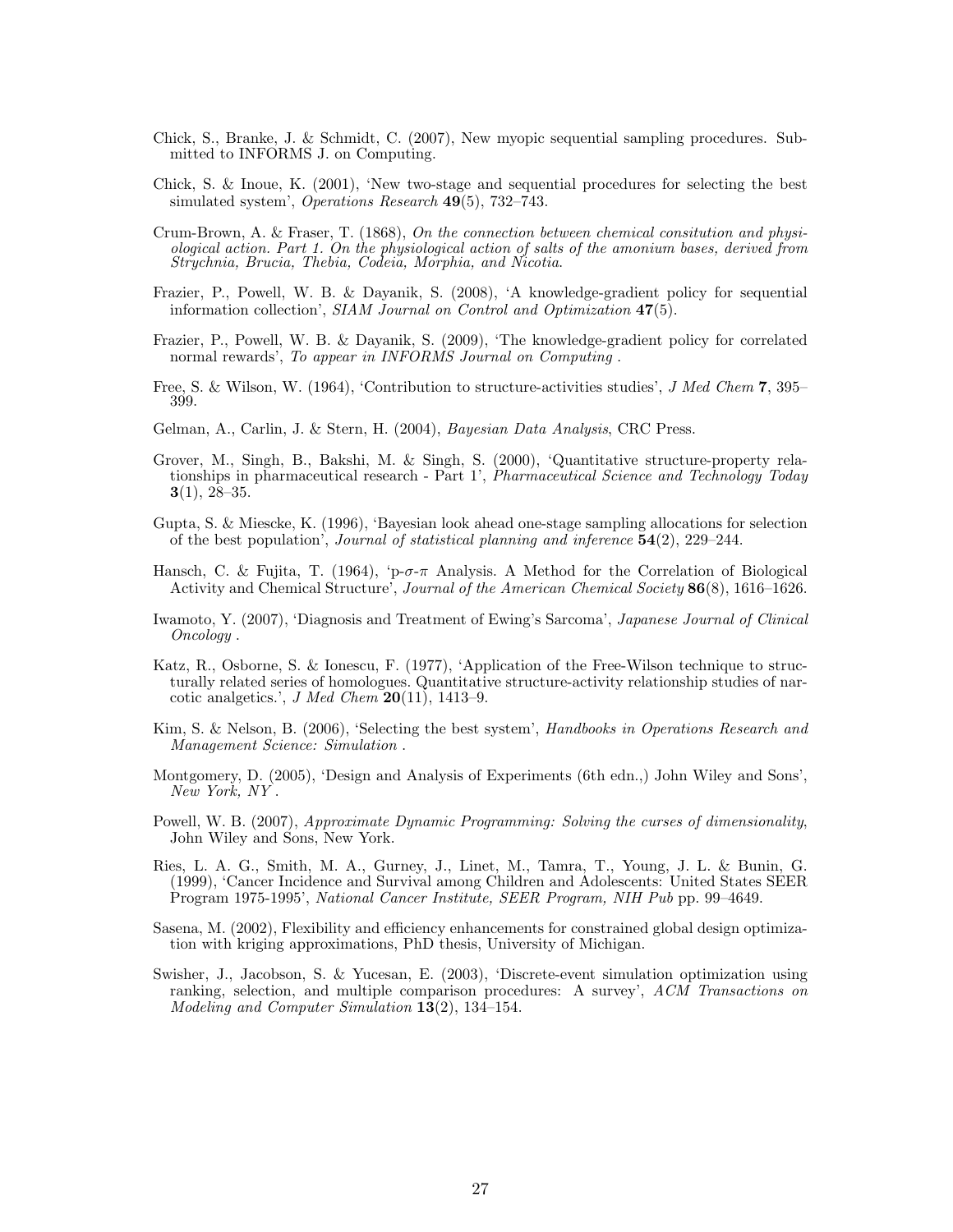# 8 Appendix: More Numerical Results

We first present the results from running the code on data sets of randomly selected 10000 compounds. Figure [7](#page-28-0) shows four such sample paths of the new implementation. As the figure shows, the performance of the KGCB algorithm is encouraging, as it is usually able to find the best compound by the 75th measurement, and gets very close to finding it by the 25th measurement. In most sample paths, KGCB does at least as well as pure exploration - the policy in which we choose compounds to measure completely at random, but update the belief in the same way as we do for the KGCB policy.

We are interested also in the typical performance of the KGCB policy. That is, if we are able to perform only one sample path (which is generally the case in practice), we are interested in knowing the probability that the KGCB policy performs better than an exploration policy.

To better get a sense of the distribution of the relative performance of KGCB versus pure exploration, we have made a box and whiskers plot of the differences between opportunity costs at every 10 measurements. As shown in Figure [8,](#page-28-1) except for the first measurement, all the other measurements have the lower quartile cutoff at or above 0, which suggests that the probability that KGCB is better than pure exploration, on any measurement of any sample path, is higher than  $1/2$ .

Having tested the KGCB policy on data sets of 10000 compounds, we increased the size of the data sets further to 25000 compounds. Figure [9](#page-29-0) shows four sample paths from running the KGCB and pure exploration policies on four randomly selected data sets of 25000 compounds. The rate of convergence for these plots is slower than for 10000 compounds, but the KGCB policy still manages to get reasonably close to the best compounds after about 50 measurements.

Figure [10](#page-29-1) shows the mean opportunity cost for nine sample paths using nine different randomly chosen data sets of 25000 compounds. Although not as impressive as the mean plot for 10000 compounds, this plot also attests that there is value in using the KGCB policy as opposed to a pure exploration policy.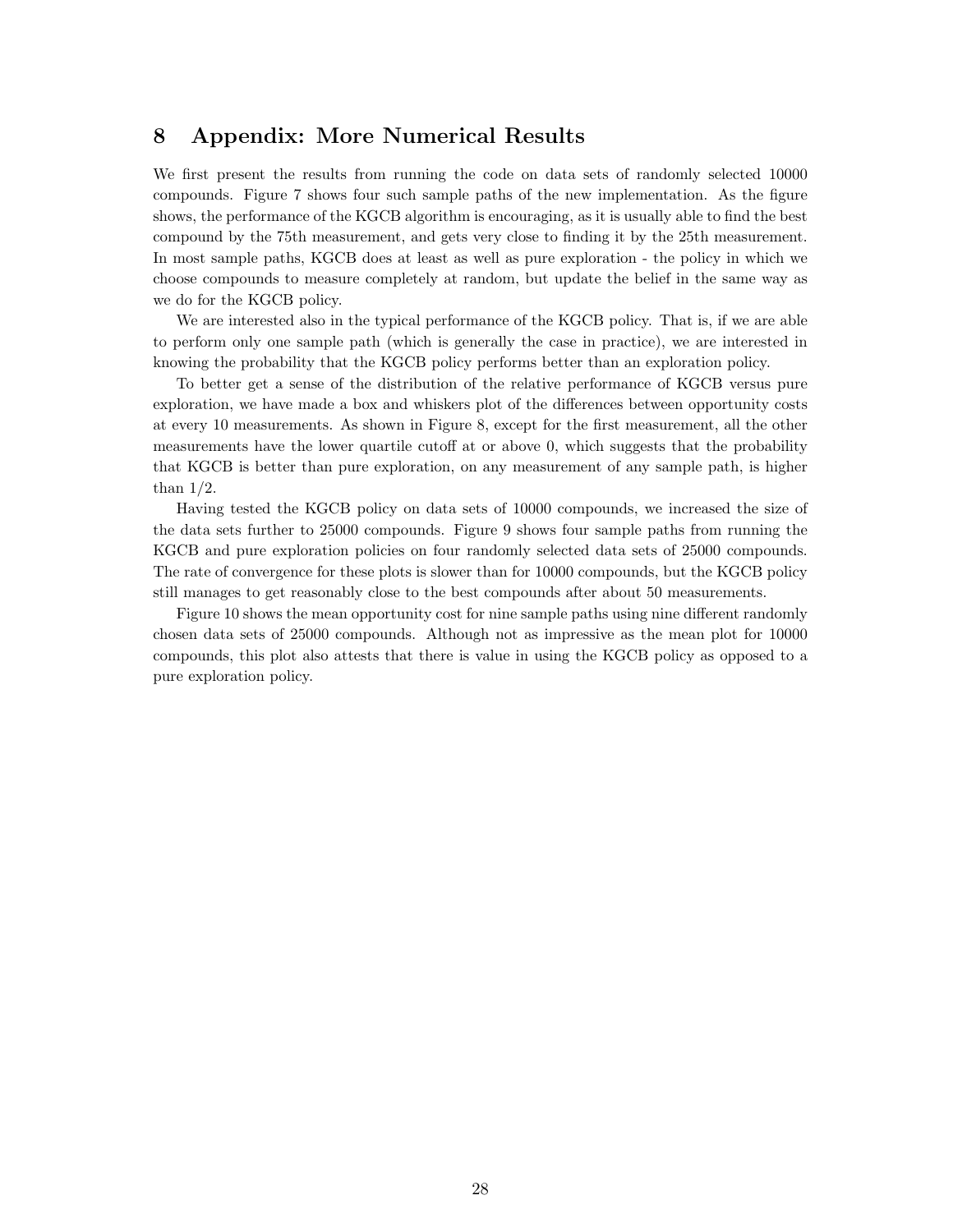

<span id="page-28-0"></span>Figure 7: Four sample paths using data sets of 10000 compounds and a noise standard deviation of 0.38.



<span id="page-28-1"></span>Figure 8: Distribution of difference between opportunity costs between pure exploration and KGCB using 75 sample paths of 10000 compounds each and a noise standard deviation of 0.38.